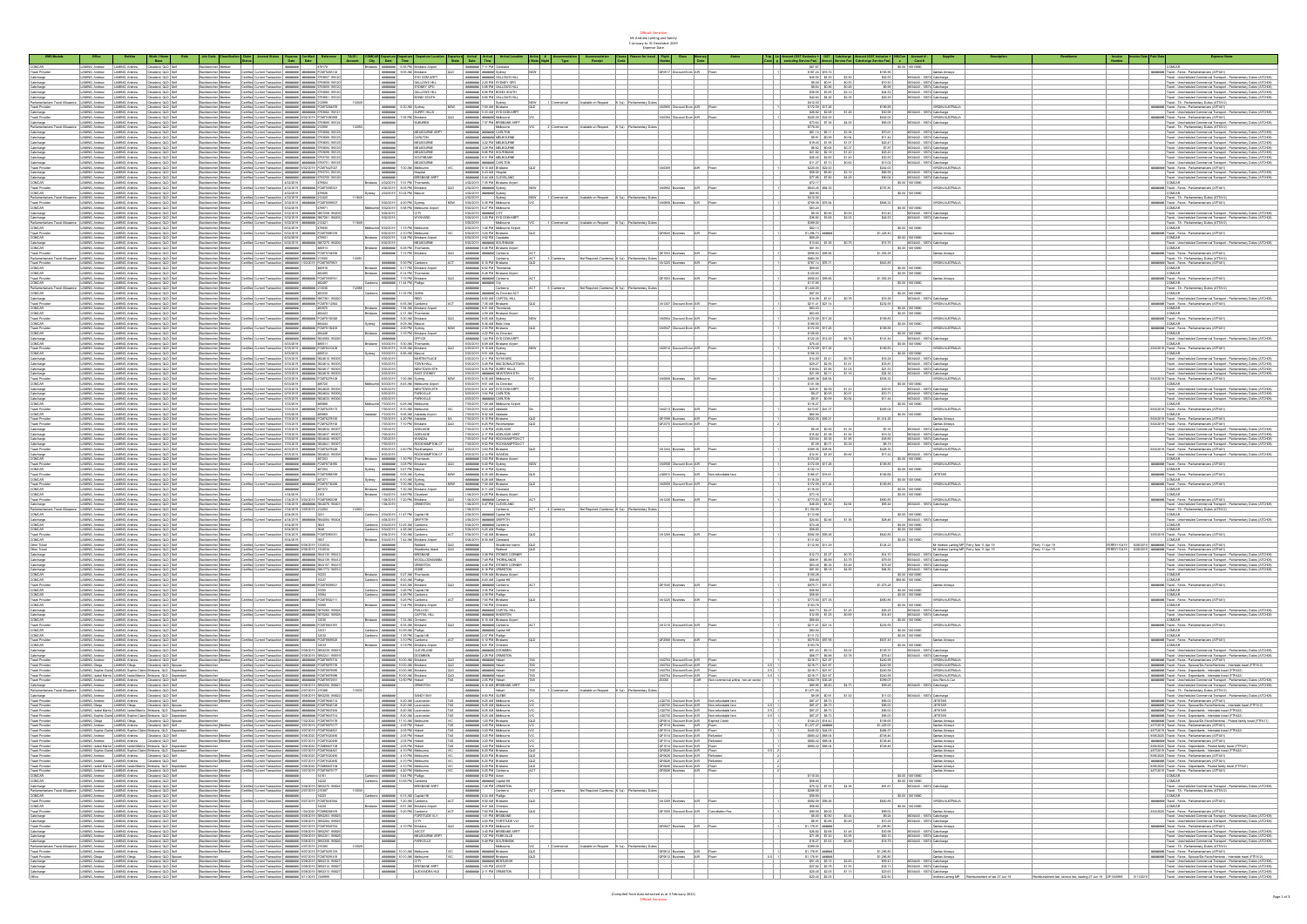Official: Sensitive Mr Andrew Laming and family 1 January to 31 December 2019 Expense Date

|                                                                                                                                             |                                                                                                                                                                                                                                                                                                                                                                                                                                                                   |                                                                                                                                                                                                                                         |                                             |                                                                                                                                                                                                                                         |                                                                                                                          | City Date Time                                                                                                                                                                                                                                                                                                                                                                                                              |                                                                                                                                                                                                                                                                                                                                                                                                                                                                                                                                                                                                                               | Departure Arrival Arrival                                                                                                    |                                   |                                                                   |                                                                                                 |          |                                                                                                                                                                                                                                                                                                                                                                                |                                                                        |                                                                                                                                                                                                                      |                                       |                                                                                                                                                                                                                                                               |                                                                                   |                                                                                                                                                                                                                                                                                                                                                                                                                           |
|---------------------------------------------------------------------------------------------------------------------------------------------|-------------------------------------------------------------------------------------------------------------------------------------------------------------------------------------------------------------------------------------------------------------------------------------------------------------------------------------------------------------------------------------------------------------------------------------------------------------------|-----------------------------------------------------------------------------------------------------------------------------------------------------------------------------------------------------------------------------------------|---------------------------------------------|-----------------------------------------------------------------------------------------------------------------------------------------------------------------------------------------------------------------------------------------|--------------------------------------------------------------------------------------------------------------------------|-----------------------------------------------------------------------------------------------------------------------------------------------------------------------------------------------------------------------------------------------------------------------------------------------------------------------------------------------------------------------------------------------------------------------------|-------------------------------------------------------------------------------------------------------------------------------------------------------------------------------------------------------------------------------------------------------------------------------------------------------------------------------------------------------------------------------------------------------------------------------------------------------------------------------------------------------------------------------------------------------------------------------------------------------------------------------|------------------------------------------------------------------------------------------------------------------------------|-----------------------------------|-------------------------------------------------------------------|-------------------------------------------------------------------------------------------------|----------|--------------------------------------------------------------------------------------------------------------------------------------------------------------------------------------------------------------------------------------------------------------------------------------------------------------------------------------------------------------------------------|------------------------------------------------------------------------|----------------------------------------------------------------------------------------------------------------------------------------------------------------------------------------------------------------------|---------------------------------------|---------------------------------------------------------------------------------------------------------------------------------------------------------------------------------------------------------------------------------------------------------------|-----------------------------------------------------------------------------------|---------------------------------------------------------------------------------------------------------------------------------------------------------------------------------------------------------------------------------------------------------------------------------------------------------------------------------------------------------------------------------------------------------------------------|
|                                                                                                                                             |                                                                                                                                                                                                                                                                                                                                                                                                                                                                   |                                                                                                                                                                                                                                         |                                             |                                                                                                                                                                                                                                         |                                                                                                                          |                                                                                                                                                                                                                                                                                                                                                                                                                             |                                                                                                                                                                                                                                                                                                                                                                                                                                                                                                                                                                                                                               |                                                                                                                              |                                   |                                                                   |                                                                                                 |          |                                                                                                                                                                                                                                                                                                                                                                                |                                                                        |                                                                                                                                                                                                                      |                                       |                                                                                                                                                                                                                                                               |                                                                                   | Travel - Unschedule                                                                                                                                                                                                                                                                                                                                                                                                       |
|                                                                                                                                             | LAMNG, Andrew LAMNG, Andrew Cleveland, QLD Self<br>LAMNG, Andrew LAMNG, Andrew Cleveland, QLD Self                                                                                                                                                                                                                                                                                                                                                                |                                                                                                                                                                                                                                         | Backbencher Member                          | Certific Current Transaction (WWWMM) 57112013 136302<br>MWWMM (1554)                                                                                                                                                                    |                                                                                                                          | Brisbane <b>AMPAREE</b> 7:57 PM Omiston                                                                                                                                                                                                                                                                                                                                                                                     |                                                                                                                                                                                                                                                                                                                                                                                                                                                                                                                                                                                                                               |                                                                                                                              |                                   |                                                                   |                                                                                                 |          | \$117.00                                                                                                                                                                                                                                                                                                                                                                       |                                                                        |                                                                                                                                                                                                                      |                                       |                                                                                                                                                                                                                                                               |                                                                                   |                                                                                                                                                                                                                                                                                                                                                                                                                           |
| COMCAR<br>Travel Provider                                                                                                                   | LAMNG Andrew LAMNG Andrew Cleveland QLD Self<br>LAMNG, Estate LAMNG, Estate Brisbane, QLD Designated                                                                                                                                                                                                                                                                                                                                                              |                                                                                                                                                                                                                                         | <b>Backbencher Member</b><br>an Backbencher | 1072019<br>Certified Current Transaction 1/07/2019 ####### FCM79345578                                                                                                                                                                  | 15974                                                                                                                    | Brisbane 1/07/2019 1:15 PM Ormiston<br>1/07/2019 2:30 PM Brisbane                                                                                                                                                                                                                                                                                                                                                           |                                                                                                                                                                                                                                                                                                                                                                                                                                                                                                                                                                                                                               | 1/07/2019 1:55 PM Brisbane Airport<br>QLD 1/07/2019 4:20 PM Canberra<br>ACT                                                  |                                   |                                                                   | OF1549 Business AIR Flown                                                                       |          | \$20.63<br>\$503.57 \$50.35                                                                                                                                                                                                                                                                                                                                                    |                                                                        | \$0.00 10013660                                                                                                                                                                                                      |                                       |                                                                                                                                                                                                                                                               |                                                                                   | COMCAR<br>####### Travel - Fares - Designated Persons - Pooled family travel (FTFA31)                                                                                                                                                                                                                                                                                                                                     |
|                                                                                                                                             | LAMNG, Andrew LAMING, Andrew Cleveland, QLD Self                                                                                                                                                                                                                                                                                                                                                                                                                  |                                                                                                                                                                                                                                         |                                             | Backbercher Member Certfec Current Transaction 1/07/2019 ####### (CM7205375                                                                                                                                                             |                                                                                                                          | 1/07/2019 2:30 PM Brisbane                                                                                                                                                                                                                                                                                                                                                                                                  |                                                                                                                                                                                                                                                                                                                                                                                                                                                                                                                                                                                                                               | QLD 1/07/2019 4:20 PM Canberra<br><b>ACT</b>                                                                                 |                                   |                                                                   | OF1549 Business AIR Flown                                                                       |          | \$975.71 \$97.57                                                                                                                                                                                                                                                                                                                                                               | \$1,073.28                                                             | S971.93 Qantas Airways<br>S1,073.28 Qantas Airways                                                                                                                                                                   | Qantas Airways                        |                                                                                                                                                                                                                                                               |                                                                                   | ####### Travel - Fares - Parlamentariana (ATFAO1)                                                                                                                                                                                                                                                                                                                                                                         |
|                                                                                                                                             | Senator Contras Christian Christian Christian Christian Christian Christian Christian Christian Christian Christian Christian Christian Christian Christian Christian Christian Christian Christian Christian Christian Christ                                                                                                                                                                                                                                    |                                                                                                                                                                                                                                         |                                             | Backberche Merker Carthe Carret Tennacion (672021) 500/2019 502232<br>Backberche Merker Carthe Carret Tennacion (672021) 507/2019 215433<br>Backberche Merker                                                                           |                                                                                                                          |                                                                                                                                                                                                                                                                                                                                                                                                                             | $ 007/2019 $   0PADOC                                                                                                                                                                                                                                                                                                                                                                                                                                                                                                                                                                                                         | 1/07/2019 8:00 PM CITY<br>1/07/2019 Carberra<br>2/07/2019 5:00 PM Captel HE                                                  |                                   | Not Required (Canberra) 6.1(a) Parliamentery                      |                                                                                                 |          | $\begin{array}{r l} 57.82 & 50.78 \\ 51.152.00 \\ 588.20 \\ \end{array}$                                                                                                                                                                                                                                                                                                       | 50.03                                                                  | 8034440 - 10574 Cabcharge                                                                                                                                                                                            |                                       |                                                                                                                                                                                                                                                               |                                                                                   | d - Unicheduled Commercial Transport - Parla<br>d - TA - Parlamentery Dulies (ATTA12)                                                                                                                                                                                                                                                                                                                                     |
| COMCAR                                                                                                                                      |                                                                                                                                                                                                                                                                                                                                                                                                                                                                   |                                                                                                                                                                                                                                         |                                             |                                                                                                                                                                                                                                         |                                                                                                                          | Canberra 207/2019 4:17 PM Capital Hill                                                                                                                                                                                                                                                                                                                                                                                      |                                                                                                                                                                                                                                                                                                                                                                                                                                                                                                                                                                                                                               | $ ACT $ 4 Canberra                                                                                                           |                                   |                                                                   |                                                                                                 |          |                                                                                                                                                                                                                                                                                                                                                                                |                                                                        | \$0.00 10013660                                                                                                                                                                                                      |                                       |                                                                                                                                                                                                                                                               |                                                                                   | <b>COMCAR</b>                                                                                                                                                                                                                                                                                                                                                                                                             |
| Travel Provider                                                                                                                             | LAMNG Exam LAMNG Exam Bridges CLD Designs<br>LAMNG Andrew LAMNG Andrew Claveland Q.D Set                                                                                                                                                                                                                                                                                                                                                                          |                                                                                                                                                                                                                                         |                                             | on Backbercher Carlos Carnet Toronclon 2070019 9070209 FCM76245761<br>Backbercher Merker 2070019 10051<br>10051 1005                                                                                                                    |                                                                                                                          | 207/2019 5:20 PM Canberra                                                                                                                                                                                                                                                                                                                                                                                                   |                                                                                                                                                                                                                                                                                                                                                                                                                                                                                                                                                                                                                               | $\overline{\phantom{a}}$<br>2/07/2019 7:00 PM Brisbane                                                                       |                                   |                                                                   | CF1550 Business AIR Roam                                                                        |          | \$428.88 \$42.89                                                                                                                                                                                                                                                                                                                                                               |                                                                        | 5471.77 Sp.00 10013660 Center Airways                                                                                                                                                                                |                                       |                                                                                                                                                                                                                                                               |                                                                                   | erename Travel - Fares - Designated Persons - Popied family travel (FTFA31)                                                                                                                                                                                                                                                                                                                                               |
| COMCAR<br>COMCAR                                                                                                                            |                                                                                                                                                                                                                                                                                                                                                                                                                                                                   |                                                                                                                                                                                                                                         |                                             | Eackberche Merber – 20172019 – 10203<br>  Sackberche Merber – 407/2019 – 1726<br>  Sackberche Merber – Certific Current Transaction 507/2019 ####### FCM7022231                                                                         |                                                                                                                          | Canberra 2/07/2019 11:50 PM Capital Hill                                                                                                                                                                                                                                                                                                                                                                                    |                                                                                                                                                                                                                                                                                                                                                                                                                                                                                                                                                                                                                               | 2/07/2019 AMMWH Canberra                                                                                                     |                                   |                                                                   |                                                                                                 |          | \$50.00                                                                                                                                                                                                                                                                                                                                                                        |                                                                        | $\begin{array}{ c c c c c } \hline \textbf{50.00} & \textbf{0013660} \\ \hline \textbf{51.073.28} & \textbf{00013660} \\ \hline \end{array}$                                                                         |                                       |                                                                                                                                                                                                                                                               |                                                                                   | COMCAR<br>COMCAR                                                                                                                                                                                                                                                                                                                                                                                                          |
|                                                                                                                                             | LAMING, Andrew   LAMING, Andrew   Claveland, QLD Self<br>LAMING, Andrew   LAMING, Andrew   Claveland, QLD Self                                                                                                                                                                                                                                                                                                                                                    |                                                                                                                                                                                                                                         |                                             |                                                                                                                                                                                                                                         |                                                                                                                          | Canberra 4/07/2019 10:25 PM Capital Hill<br>5/07/2019 6:15 AM Canberra                                                                                                                                                                                                                                                                                                                                                      |                                                                                                                                                                                                                                                                                                                                                                                                                                                                                                                                                                                                                               | 4/07/2019 AMMINE Canberra<br>S/07/2019 7:55 AM Brisbane                                                                      |                                   |                                                                   | OF1562 Business AR Flown                                                                        |          | \$58.80<br>\$975.71 \$97.57                                                                                                                                                                                                                                                                                                                                                    |                                                                        |                                                                                                                                                                                                                      | <b>Qurtas Airways</b>                 |                                                                                                                                                                                                                                                               |                                                                                   | reenante Travel - Fares - Parlamentariana (ATFAO1)                                                                                                                                                                                                                                                                                                                                                                        |
| COMCAR<br>COMCAR                                                                                                                            | LAMNG, Andrew LAMNG, Andrew Cleveland, CLD Saff<br>LAMNG, Andrew LAMNG, Andrew Cleveland, CLD Saff<br>LAMNG, Andrew LAMNG, Andrew Cleveland, CLD Saff                                                                                                                                                                                                                                                                                                             |                                                                                                                                                                                                                                         |                                             |                                                                                                                                                                                                                                         |                                                                                                                          | Brisbane 5/07/2019 8:13 AM Brisbane Airport                                                                                                                                                                                                                                                                                                                                                                                 |                                                                                                                                                                                                                                                                                                                                                                                                                                                                                                                                                                                                                               | SC72019 8:44 AM Claudand<br>####### 1:39 PM Brisbane Aliport<br>####### 4:30 PM Caline                                       |                                   |                                                                   |                                                                                                 |          | \$78.40                                                                                                                                                                                                                                                                                                                                                                        |                                                                        | \$0.00 10013660                                                                                                                                                                                                      |                                       |                                                                                                                                                                                                                                                               |                                                                                   |                                                                                                                                                                                                                                                                                                                                                                                                                           |
|                                                                                                                                             |                                                                                                                                                                                                                                                                                                                                                                                                                                                                   |                                                                                                                                                                                                                                         | Backbercher Member                          | Sociolencher Member Certified Current Tran                                                                                                                                                                                              |                                                                                                                          | Brisbane <b>AMPRINE</b> 1:04 PM Ormisbn                                                                                                                                                                                                                                                                                                                                                                                     |                                                                                                                                                                                                                                                                                                                                                                                                                                                                                                                                                                                                                               | $\overline{\phantom{a}}$                                                                                                     |                                   |                                                                   | OF1752 Business AIR Flow                                                                        |          | \$74.45<br>\$828.41 \$82.54                                                                                                                                                                                                                                                                                                                                                    |                                                                        | \$0.00 10013660                                                                                                                                                                                                      |                                       |                                                                                                                                                                                                                                                               |                                                                                   | COMCAR<br>##### Travel - Fores - Parlamentarians (ATFA01)                                                                                                                                                                                                                                                                                                                                                                 |
| Cabcharge                                                                                                                                   | LAMNG, Andrew LAMING, Andrew Cleveland, QLD Self<br>LAMNG Andrew LAMING Andrew Cleveland GLD Self                                                                                                                                                                                                                                                                                                                                                                 |                                                                                                                                                                                                                                         |                                             | Backbercher Member Certifie: Current Transaction ####### 5/05/2019 5892394.190711<br>Backbercher Member Certified Current Transaction   ####### ######## 215022                                                                         |                                                                                                                          |                                                                                                                                                                                                                                                                                                                                                                                                                             | ARRANGE AIRCGLEN                                                                                                                                                                                                                                                                                                                                                                                                                                                                                                                                                                                                              | <b>PRINTERS</b> 4:54 PM CAIRES CITY<br>energies Pain Coxe<br>$100 - 1$                                                       |                                   |                                                                   |                                                                                                 |          | \$23.09 \$2.31 \$1.27<br>\$273.00                                                                                                                                                                                                                                                                                                                                              |                                                                        | S911.25 Qurdas Airways<br>S26.67 8034440 - 10574 Cabchange                                                                                                                                                           |                                       |                                                                                                                                                                                                                                                               |                                                                                   | Travel - Unscheduled Commercial Transport - Parliamentary Duties (ATCHOS<br>Travel - TA - Parliamentery Duties (ATTA12)                                                                                                                                                                                                                                                                                                   |
|                                                                                                                                             | LAMNG, Andrew LAMING, Andrew Cleveland, QLD Self                                                                                                                                                                                                                                                                                                                                                                                                                  |                                                                                                                                                                                                                                         |                                             | Backbercher Merber Certfec Current Transacton ####### ####### FCM73715845                                                                                                                                                               |                                                                                                                          |                                                                                                                                                                                                                                                                                                                                                                                                                             | AMARINE 10.10 AM Carra                                                                                                                                                                                                                                                                                                                                                                                                                                                                                                                                                                                                        | <b>PARKERS MARKET DISCUSS</b><br> ab                                                                                         |                                   |                                                                   | VAD778 Discount Econ AIR Flown                                                                  |          | \$225.37 \$22.54                                                                                                                                                                                                                                                                                                                                                               |                                                                        | $ $ \$247.91                                                                                                                                                                                                         | <b>VIRGIN AUSTRALIA</b>               |                                                                                                                                                                                                                                                               |                                                                                   | ####### Travel - Fares - Parlamentariana (ATFAO1)                                                                                                                                                                                                                                                                                                                                                                         |
|                                                                                                                                             | <b>LAMNS, Andrew LAMNS, Andrew Cliveland, CLD Settlement Co., Cliveland, CLD Settlement Club Settlement Club Settlement Club Settlement Club Settlement Club Settlement Club Settlement Club Settlement Club Settlement Club Set</b>                                                                                                                                                                                                                              |                                                                                                                                                                                                                                         |                                             | Eackborcher Merker Cartillac Current Torontico. avvenues   2002/02 2003405 100712<br>  Sackborcher Merker   Cartillac Current Torontico. avvenues   2002/202 2003405 100712<br>  Sackborcher Merker   Cartillac Current Torontico. a    |                                                                                                                          |                                                                                                                                                                                                                                                                                                                                                                                                                             | na <b>ANNANNY 12.22 PM Bratana Airport</b><br>ANNANNY CATOG NORTH<br>ANNANNY C.CO PM Bratana                                                                                                                                                                                                                                                                                                                                                                                                                                                                                                                                  | <b>SPRESSS ANDREW CITIZEN<br/>SPRESSS 245 AM AEROCLEN<br/>SPRESSS 740 PM Sydney</b>                                          |                                   |                                                                   |                                                                                                 |          | \$74.35<br>\$12.64 \$1.35 \$0.70<br>\$003.08 \$00.31                                                                                                                                                                                                                                                                                                                           |                                                                        | 2011-01-2020 10013660<br>214.00 0034440-10574 Cabcharge                                                                                                                                                              |                                       |                                                                                                                                                                                                                                                               |                                                                                   | COMONE<br>Travel - Unacheduled Commercial Transport - Parliamentary Duties (ATCHOR)<br>80020219 Travel - Fares - Parliamentarium (ATFAO1)<br>80020219 Travel - Fares - Parliamentarium (ATFAO1)                                                                                                                                                                                                                           |
|                                                                                                                                             |                                                                                                                                                                                                                                                                                                                                                                                                                                                                   |                                                                                                                                                                                                                                         |                                             |                                                                                                                                                                                                                                         |                                                                                                                          |                                                                                                                                                                                                                                                                                                                                                                                                                             |                                                                                                                                                                                                                                                                                                                                                                                                                                                                                                                                                                                                                               | $N\hspace{-.1em}F\hspace{-.1em}N$                                                                                            |                                   |                                                                   | VA0978 Business AIR Rown                                                                        |          |                                                                                                                                                                                                                                                                                                                                                                                |                                                                        | \$503.39 VIRGIN AUSTRALIA                                                                                                                                                                                            |                                       |                                                                                                                                                                                                                                                               |                                                                                   |                                                                                                                                                                                                                                                                                                                                                                                                                           |
|                                                                                                                                             | LAMNG, Andrew LAMING, Andrew Cleveland, QLD Self                                                                                                                                                                                                                                                                                                                                                                                                                  |                                                                                                                                                                                                                                         |                                             | Backbercher Member Certifie: Current Transaction ####### ####### FCM79205472                                                                                                                                                            |                                                                                                                          |                                                                                                                                                                                                                                                                                                                                                                                                                             | AMARINE 8:35 PM Sydney                                                                                                                                                                                                                                                                                                                                                                                                                                                                                                                                                                                                        | NSW ###### 9.35 PM Canberra<br>ACT                                                                                           |                                   |                                                                   | VA0672 Economy AIR Flown                                                                        |          |                                                                                                                                                                                                                                                                                                                                                                                |                                                                        |                                                                                                                                                                                                                      | VIRGIN AUSTRALIA                      |                                                                                                                                                                                                                                                               |                                                                                   | 8/08/2019 Travel - Fares - Parlamentariana (ATFA01)                                                                                                                                                                                                                                                                                                                                                                       |
|                                                                                                                                             |                                                                                                                                                                                                                                                                                                                                                                                                                                                                   |                                                                                                                                                                                                                                         |                                             | Backbercher Meriter Certified Current Transaction   WWWW9812-120000 213200<br>Backbercher Member Certifie: Current Transaction ####### 1/20/2019 TCM7007030                                                                             |                                                                                                                          |                                                                                                                                                                                                                                                                                                                                                                                                                             | AMAREN 5:30 PM Carberra                                                                                                                                                                                                                                                                                                                                                                                                                                                                                                                                                                                                       | convensi<br>Canterra<br>ACT .<br><b>PARKWAY 7:10 PM Bridano</b><br> ab                                                       | Not Required (Canberra) 6, 1(a) P |                                                                   | VA1225 Business AIR Flown                                                                       |          | \$1,152.00<br>\$773.50 \$77.35                                                                                                                                                                                                                                                                                                                                                 | \$550.05                                                               |                                                                                                                                                                                                                      | <b>VIRGIN AUSTRALIA</b>               |                                                                                                                                                                                                                                                               |                                                                                   | Travel - TA - Parlamentery Duties (ATTA12)<br>8/08/2019 Travel - Fores - Parlamentariana (ATFAO1                                                                                                                                                                                                                                                                                                                          |
|                                                                                                                                             | SAMME Andrew MARINE Andrew Cheminst QLD Set<br>LAMME Andrew LAMME Andrew Cheminst QLD Set<br>LAMME Andrew LAMME Andrew Cheminst QLD Set<br>LAMME Andrew LAMME Andrew Cheminst QLD Set<br>LAMME Andrew LAMME Andrew Cheminst QLD Set<br>L                                                                                                                                                                                                                          |                                                                                                                                                                                                                                         |                                             |                                                                                                                                                                                                                                         |                                                                                                                          |                                                                                                                                                                                                                                                                                                                                                                                                                             |                                                                                                                                                                                                                                                                                                                                                                                                                                                                                                                                                                                                                               |                                                                                                                              |                                   |                                                                   |                                                                                                 |          |                                                                                                                                                                                                                                                                                                                                                                                |                                                                        | 2000.00<br>20.00 10013550<br>20.00 10013550<br>2007.70<br>2007.70                                                                                                                                                    |                                       |                                                                                                                                                                                                                                                               |                                                                                   |                                                                                                                                                                                                                                                                                                                                                                                                                           |
|                                                                                                                                             |                                                                                                                                                                                                                                                                                                                                                                                                                                                                   |                                                                                                                                                                                                                                         |                                             |                                                                                                                                                                                                                                         |                                                                                                                          |                                                                                                                                                                                                                                                                                                                                                                                                                             | ana <b>Andrews</b> 7:13 PM Brisbane Airport<br>Andrews 6:23 AM Ornislan<br>Andrews 7:35 AM Brisbane                                                                                                                                                                                                                                                                                                                                                                                                                                                                                                                           | <b>PROFESSI</b> 7:52 PM Orniston<br><b>PROFESSI</b> 7:02 AM Bristiana Airport<br>PROFESSI 2:10 AM Sydney                     |                                   |                                                                   |                                                                                                 |          | $\begin{array}{r} 591.70 \\ 578.40 \\ 5452.54 \\ 5452.25 \\ \end{array}$                                                                                                                                                                                                                                                                                                       |                                                                        |                                                                                                                                                                                                                      |                                       |                                                                                                                                                                                                                                                               | COMCAR<br>COMCAR                                                                  |                                                                                                                                                                                                                                                                                                                                                                                                                           |
| Travel Provider<br>COMCAR                                                                                                                   |                                                                                                                                                                                                                                                                                                                                                                                                                                                                   |                                                                                                                                                                                                                                         |                                             |                                                                                                                                                                                                                                         |                                                                                                                          |                                                                                                                                                                                                                                                                                                                                                                                                                             |                                                                                                                                                                                                                                                                                                                                                                                                                                                                                                                                                                                                                               | NSW                                                                                                                          |                                   |                                                                   | VA0920 Business AIR Rown                                                                        |          |                                                                                                                                                                                                                                                                                                                                                                                |                                                                        |                                                                                                                                                                                                                      |                                       |                                                                                                                                                                                                                                                               |                                                                                   | ####### Travel - Fares - Parlamentarians (ATFA01)<br>COMCAR                                                                                                                                                                                                                                                                                                                                                               |
|                                                                                                                                             | LAMING, Andrew LAMING, Andrew Cleveland, QLD Self<br>LAMING, Andrew LAMING, Andrew Cleveland, QLD Self                                                                                                                                                                                                                                                                                                                                                            |                                                                                                                                                                                                                                         |                                             | Escibenche Menber – Certific Current Transaction (WWW9000) (2012013 FCMB0110159<br>Escibencher Member – Certific Current Transaction (WWW9000) (2012013 FCMB0110159                                                                     |                                                                                                                          | Sydney <b>ARFAMEN</b> 9:10 AM Mascot<br>ARFAMENT 4:00 PM Sydney                                                                                                                                                                                                                                                                                                                                                             |                                                                                                                                                                                                                                                                                                                                                                                                                                                                                                                                                                                                                               | PARKWAS 245 AM Sydney<br>PARKWAS 5:30 PM Bridges<br>ap                                                                       |                                   |                                                                   | OFOSS Business AR Rown                                                                          |          | \$52.37<br>\$1,003.05 minima                                                                                                                                                                                                                                                                                                                                                   |                                                                        | 51,103.37<br>51,103.37 Qurdas Aires<br>521.90 335666 - 10574 Cabcharge                                                                                                                                               | Qantas Airways                        |                                                                                                                                                                                                                                                               |                                                                                   | recented Travel - Force - Parlamentariana (ATFAO1)                                                                                                                                                                                                                                                                                                                                                                        |
|                                                                                                                                             | LAMNG, Andrew LAMING, Andrew Cleveland, QLD Self                                                                                                                                                                                                                                                                                                                                                                                                                  |                                                                                                                                                                                                                                         |                                             | Backbercher Member Certifier Current Transaction ####### 3/09/2019 5907857.19072                                                                                                                                                        |                                                                                                                          |                                                                                                                                                                                                                                                                                                                                                                                                                             | AMARINE MARTIN PLACE                                                                                                                                                                                                                                                                                                                                                                                                                                                                                                                                                                                                          | <b>MARKERS</b> 2.15 PM BANKSTOWN STH                                                                                         |                                   |                                                                   |                                                                                                 |          |                                                                                                                                                                                                                                                                                                                                                                                |                                                                        | 8034440 - 10574 Cabcharge                                                                                                                                                                                            |                                       |                                                                                                                                                                                                                                                               |                                                                                   | Travel - Unicheduled Commercial Transport - Parliamentery Duties (ATCHOR<br>Travel - Unicheduled Commercial Transport - Parliamentery Duties (ATCHOR<br>COMCAR                                                                                                                                                                                                                                                            |
| Cabcharge<br>Cabcharge<br>COMCAR                                                                                                            | LAMMG Andrew LAMMG Andrew Cleveland CD Set<br>LAMMG Andrew LAMMG Andrew Cleveland CD Set<br>LAMMG Andrew LAMMG Andrew Cleveland CD Set                                                                                                                                                                                                                                                                                                                            |                                                                                                                                                                                                                                         |                                             | Backborcher Merker Certifie: Carnet Toronaclon envenues 303,2010 502,700 502,700 Sactionscher Merker Certifie: Carnet Toronaclon envenues 303,2010 FCARDCP0206<br>Backborcher Merker Certifie: Carnet Toronaclon envenues 300,201       |                                                                                                                          |                                                                                                                                                                                                                                                                                                                                                                                                                             |                                                                                                                                                                                                                                                                                                                                                                                                                                                                                                                                                                                                                               | RENTHER 304 PM SYD DOM ARPT<br>RENTHER 7:35 PM Distance Aliport<br>RENTHER 2:50 PM Carberra                                  |                                   |                                                                   |                                                                                                 |          | 570.91 57.09 53.90<br>511.35 51.14 52.83<br>5117.00<br>5075.71 507.57                                                                                                                                                                                                                                                                                                          |                                                                        | \$1,073.28<br>\$1,073.28 \$2,00 \$2013650                                                                                                                                                                            |                                       |                                                                                                                                                                                                                                                               |                                                                                   |                                                                                                                                                                                                                                                                                                                                                                                                                           |
| Travel Provider                                                                                                                             |                                                                                                                                                                                                                                                                                                                                                                                                                                                                   |                                                                                                                                                                                                                                         |                                             |                                                                                                                                                                                                                                         |                                                                                                                          | Carberra AMMANIN 11:15 PM Platton                                                                                                                                                                                                                                                                                                                                                                                           |                                                                                                                                                                                                                                                                                                                                                                                                                                                                                                                                                                                                                               | ACT<br>convent annexe Carborra                                                                                               |                                   |                                                                   | OF1553 Business AIR Flown                                                                       |          | \$121.00                                                                                                                                                                                                                                                                                                                                                                       |                                                                        |                                                                                                                                                                                                                      | <b>Qurtas Airways</b>                 |                                                                                                                                                                                                                                                               |                                                                                   | ###### Travel - Fores - Parlamentariana (ATFA01)<br>COMCAR                                                                                                                                                                                                                                                                                                                                                                |
| COMOAR - LAMING Andrew LAMING Andrew Clinetiand Q.D Self<br>Parliamentarians Towel Albeance LAMING Andrew LAMING Andrew Clinetiand Q.D Self |                                                                                                                                                                                                                                                                                                                                                                                                                                                                   |                                                                                                                                                                                                                                         |                                             | Escibenche Menber<br>Escibenche Menber Certific Current Transaction (MWMMM) 200/2013 215901                                                                                                                                             |                                                                                                                          | 13981                                                                                                                                                                                                                                                                                                                                                                                                                       |                                                                                                                                                                                                                                                                                                                                                                                                                                                                                                                                                                                                                               | Canberra                                                                                                                     |                                   | ACT 4 Carberra Not Required (Carberra) 6.1(a) Parliamentary Dutes |                                                                                                 |          | \$1,152.00                                                                                                                                                                                                                                                                                                                                                                     |                                                                        |                                                                                                                                                                                                                      |                                       |                                                                                                                                                                                                                                                               |                                                                                   | Travel - TA - Parlamentary Dutes (ATTA12)                                                                                                                                                                                                                                                                                                                                                                                 |
| COMCAR                                                                                                                                      |                                                                                                                                                                                                                                                                                                                                                                                                                                                                   |                                                                                                                                                                                                                                         | Backbercher Member                          |                                                                                                                                                                                                                                         | <b>PERSONAL 23324</b>                                                                                                    | Canberra AMMANIN 11:08 PM Canberra                                                                                                                                                                                                                                                                                                                                                                                          |                                                                                                                                                                                                                                                                                                                                                                                                                                                                                                                                                                                                                               | energes annexe Carborra<br>lap                                                                                               |                                   |                                                                   |                                                                                                 |          | \$50.00                                                                                                                                                                                                                                                                                                                                                                        | \$850.05                                                               | \$0.00 10013660                                                                                                                                                                                                      | VIRGIN AUSTRALIA                      |                                                                                                                                                                                                                                                               |                                                                                   | COMCAR                                                                                                                                                                                                                                                                                                                                                                                                                    |
| COMCAR                                                                                                                                      |                                                                                                                                                                                                                                                                                                                                                                                                                                                                   |                                                                                                                                                                                                                                         |                                             |                                                                                                                                                                                                                                         |                                                                                                                          |                                                                                                                                                                                                                                                                                                                                                                                                                             |                                                                                                                                                                                                                                                                                                                                                                                                                                                                                                                                                                                                                               |                                                                                                                              |                                   |                                                                   | VA1227 Business AIR Flow                                                                        |          |                                                                                                                                                                                                                                                                                                                                                                                |                                                                        |                                                                                                                                                                                                                      |                                       |                                                                                                                                                                                                                                                               |                                                                                   |                                                                                                                                                                                                                                                                                                                                                                                                                           |
|                                                                                                                                             | UMMIC Andrew UMMIC Andrew Cleveland QD Set<br>LAMMIC Andrew UMMIC Andrew Cleveland QD Set<br>LAMMIC Andrew UMMIC Andrew Cleveland QD Set<br>LAMMIC Andrew UMMIC Andrew Cleveland QD Set<br>LAMMIC Andrew UMMIC Andrew Cleveland QD Set                                                                                                                                                                                                                            |                                                                                                                                                                                                                                         |                                             | SIGNIFICATION CONTROL CONTROL CONTROL CONTROL CONTROL CONTROL CONTROL CONTROL CONTROL CONTROL CONTROL CONTROL CONTROL CONTROL CONTROL CONTROL CONTROL CONTROL CONTROL CONTROL CONTROL CONTROL CONTROL CONTROL CONTROL CONTROL           |                                                                                                                          | 108/2019 7:35 PM Cenherra<br>Brisbane 108/2019 9:54 PM Brisbane Airp<br>AV8/2019 7:20 PM Brisbane<br>Canberra 8/08/2019 9:49 PM Pialigo                                                                                                                                                                                                                                                                                     |                                                                                                                                                                                                                                                                                                                                                                                                                                                                                                                                                                                                                               | 1/28/2019 9:15 PM Brisbane<br>1/28/2019 8/8/8/8/9 Omision<br>8/20/2019 9:10 PM Canberra<br>8/20/2019 9:59 PM Canberra<br>ACT |                                   |                                                                   | VA1226 Business AIR Flown                                                                       |          | 5771.50 577.35<br>\$150.50<br>\$771.50 \$77.35<br>\$96.04                                                                                                                                                                                                                                                                                                                      |                                                                        | \$500.05<br>\$5.00 10013550 VIRGIN AUSTRALIA                                                                                                                                                                         |                                       |                                                                                                                                                                                                                                                               |                                                                                   | <b>RESERVE TORIC FIRES - Parlamentariana (ATFAO1)</b><br>COMCAR<br>2002009 Topati - Fares - Parlamentariana (ATFAO1)<br>COMCAR                                                                                                                                                                                                                                                                                            |
| Cabcharge                                                                                                                                   | LAMNG, Andrew LAMING, Andrew Cleveland, QLD Self                                                                                                                                                                                                                                                                                                                                                                                                                  |                                                                                                                                                                                                                                         |                                             | Backbercher Member Certified Current Transaction 8/08/2019 3/09/2019 5907954.190808                                                                                                                                                     |                                                                                                                          |                                                                                                                                                                                                                                                                                                                                                                                                                             |                                                                                                                                                                                                                                                                                                                                                                                                                                                                                                                                                                                                                               | <b>B/DB/2019</b> G:04 PM PETRE TERRACE                                                                                       |                                   |                                                                   |                                                                                                 |          | \$72.45 \$7.25 \$3.99                                                                                                                                                                                                                                                                                                                                                          |                                                                        |                                                                                                                                                                                                                      |                                       |                                                                                                                                                                                                                                                               |                                                                                   | Travel - Unscheduled Commercial Transport - Parliamentary Duties (ATCHO                                                                                                                                                                                                                                                                                                                                                   |
| Cabcharg<br>COMCAR                                                                                                                          | LAMING, Andrew LAMING, Andrew Cleveland, Q.D. Self<br>LAMING, Andrew LAMING, Andrew Cleveland, Q.D. Self                                                                                                                                                                                                                                                                                                                                                          |                                                                                                                                                                                                                                         |                                             |                                                                                                                                                                                                                                         |                                                                                                                          |                                                                                                                                                                                                                                                                                                                                                                                                                             | A106/2019 CRMISTON<br>A106/2019 PETRIE TERRACE                                                                                                                                                                                                                                                                                                                                                                                                                                                                                                                                                                                | TRA 3ANSERI MI 02.0 100 02.0                                                                                                 |                                   |                                                                   |                                                                                                 |          | \$45.00 \$4.00 \$2.53<br>\$60.76                                                                                                                                                                                                                                                                                                                                               |                                                                        |                                                                                                                                                                                                                      |                                       |                                                                                                                                                                                                                                                               |                                                                                   | Travel - Unscheduled Commercial Transport - Parliamentary Duties (ATCHOR) COMCAR                                                                                                                                                                                                                                                                                                                                          |
|                                                                                                                                             |                                                                                                                                                                                                                                                                                                                                                                                                                                                                   |                                                                                                                                                                                                                                         |                                             |                                                                                                                                                                                                                                         |                                                                                                                          | Canberra 9/08/2019 7:20 AM Canberra                                                                                                                                                                                                                                                                                                                                                                                         |                                                                                                                                                                                                                                                                                                                                                                                                                                                                                                                                                                                                                               | 9/08/2019 7:46 AM Capital Hill                                                                                               |                                   |                                                                   |                                                                                                 |          |                                                                                                                                                                                                                                                                                                                                                                                |                                                                        | 903.09 033440 - 10574 Cabcharge<br>903.13 033440 - 10574 Cabcharge<br>90.00 10013860<br>90.00 10013860<br>PER TA                                                                                                     |                                       |                                                                                                                                                                                                                                                               |                                                                                   |                                                                                                                                                                                                                                                                                                                                                                                                                           |
| COMCAR                                                                                                                                      | <b>LAMNS, Andrew LAMNS, Andrew Cliveland, CLD Settlement Co., Cliveland, CLD Settlement Club Settlement Club Settlement Club Settlement Club Settlement Club Settlement Club Settlement Club Settlement Club Settlement Club Set</b>                                                                                                                                                                                                                              |                                                                                                                                                                                                                                         |                                             | Backwoole Marker Cartles Curret Tornactics (0002019 1930/2019 2007006 10000<br>Backwoole Marker (0002019 19224 1922)<br>Backwoole Marker Cartles Curret Tornactics (0002019 19338)<br>Backwoole Marker Cartles Curret Tornactics (00020 |                                                                                                                          | Carberra 9/08/2019 3:45 PM Capital HB<br>9/08/2019 8:50 PM Carberra<br>Bristane 9/08/2019 11:44 PM Blings                                                                                                                                                                                                                                                                                                                   |                                                                                                                                                                                                                                                                                                                                                                                                                                                                                                                                                                                                                               | 9/08/2019 3:57 PM Platigo<br>9/08/2019 AMMINE Coolingatis<br>9/08/2019 AMMINE Cristian<br>MANUMA 5:06 PM BRSSLANE            |                                   |                                                                   |                                                                                                 | AR Roan  | 582.32<br>5223.40 522.34                                                                                                                                                                                                                                                                                                                                                       |                                                                        | 5575.74 VIRGIN AUSTRALIA<br>50.00 10013660                                                                                                                                                                           |                                       |                                                                                                                                                                                                                                                               |                                                                                   | COMCAR<br>2092019 Travel - Fares - Parlamentariana (ATFA01)                                                                                                                                                                                                                                                                                                                                                               |
| Travel Provider<br>COMCAR                                                                                                                   |                                                                                                                                                                                                                                                                                                                                                                                                                                                                   |                                                                                                                                                                                                                                         |                                             | Sackbercher Member Certifie: Current Transaction ####### ####### \$224410.190015                                                                                                                                                        |                                                                                                                          |                                                                                                                                                                                                                                                                                                                                                                                                                             |                                                                                                                                                                                                                                                                                                                                                                                                                                                                                                                                                                                                                               |                                                                                                                              |                                   |                                                                   |                                                                                                 |          | \$507.64<br>\$43.91 \$4.39 \$2.42                                                                                                                                                                                                                                                                                                                                              | \$50.72                                                                |                                                                                                                                                                                                                      |                                       |                                                                                                                                                                                                                                                               |                                                                                   | COMCAR                                                                                                                                                                                                                                                                                                                                                                                                                    |
| Cabcharge                                                                                                                                   | LAMNG, Andrew LAMING, Andrew Cleveland, QLD Self                                                                                                                                                                                                                                                                                                                                                                                                                  |                                                                                                                                                                                                                                         |                                             |                                                                                                                                                                                                                                         |                                                                                                                          |                                                                                                                                                                                                                                                                                                                                                                                                                             | AMARES DRSDANE<br>AMARES FORTITUDE VLY                                                                                                                                                                                                                                                                                                                                                                                                                                                                                                                                                                                        | conversi account DISSOANE                                                                                                    |                                   |                                                                   |                                                                                                 |          | 55.09 50.61 50.34                                                                                                                                                                                                                                                                                                                                                              | 57.06                                                                  | 8034440 - 10574 Cabcharge<br>8036460 - 10574 Cabcharge                                                                                                                                                               |                                       |                                                                                                                                                                                                                                                               |                                                                                   | Travel - Unscheduled Commercial Transport - Parliamentary Duties (ATCHOI                                                                                                                                                                                                                                                                                                                                                  |
|                                                                                                                                             | SAMING Andrew SAMING Andrew Scholard GLD Set<br>LAMING Andrew LAMING Andrew Clouded GLD Set<br>LAMING Andrew LAMING Andrew Clouded GLD Set<br>LAMING Andrew LAMING Andrew Clouded GLD Set<br>LAMING Andrew LAMING Andrew Clouded GLD S                                                                                                                                                                                                                            |                                                                                                                                                                                                                                         |                                             | Escibenche Merber Certific Current Transcisco differenza especial 1934/13.193016<br>Escibenche Merber Certific Current Transaction differenza especial 1934/40.193020                                                                   |                                                                                                                          | AMAREE                                                                                                                                                                                                                                                                                                                                                                                                                      | DRSDANE                                                                                                                                                                                                                                                                                                                                                                                                                                                                                                                                                                                                                       | <b>PRINTERS</b> 345 PM BOWEN HILLS                                                                                           |                                   |                                                                   |                                                                                                 |          | \$10.73 \$1.07 \$0.59                                                                                                                                                                                                                                                                                                                                                          |                                                                        | \$12.39 8334440 - 10574 Cabcharge                                                                                                                                                                                    |                                       |                                                                                                                                                                                                                                                               |                                                                                   | Travel - Unscheduled Commercial Transport - Parliamentary Dutes (ATO408)<br>Travel - Unscheduled Commercial Transport - Parliamentary Dutes (ATO408)                                                                                                                                                                                                                                                                      |
|                                                                                                                                             |                                                                                                                                                                                                                                                                                                                                                                                                                                                                   |                                                                                                                                                                                                                                         |                                             |                                                                                                                                                                                                                                         |                                                                                                                          |                                                                                                                                                                                                                                                                                                                                                                                                                             | FORTITUDE VLY<br>SOUTH BANK                                                                                                                                                                                                                                                                                                                                                                                                                                                                                                                                                                                                   | PREVENT CAS PM BRISBANE                                                                                                      |                                   |                                                                   |                                                                                                 |          |                                                                                                                                                                                                                                                                                                                                                                                | 25.75                                                                  | 510.92 833440 - 10574 Cabchange<br>55.78 8334440 - 10574 Cabchange                                                                                                                                                   |                                       |                                                                                                                                                                                                                                                               |                                                                                   | Travel - Unscheduled Commercial Transport - Parliamentary Dutes (ATCHOR                                                                                                                                                                                                                                                                                                                                                   |
| Cabcharos<br>COMCAR                                                                                                                         |                                                                                                                                                                                                                                                                                                                                                                                                                                                                   |                                                                                                                                                                                                                                         |                                             | Sackburcher Member Certifie: Current Transaction envenuese ensueese 1924532.193029<br>Sackburcher Member 1992013                                                                                                                        |                                                                                                                          | AMARES SOUTH BANK<br>Inidana 1/09/2019 6:15 PM Omiston                                                                                                                                                                                                                                                                                                                                                                      |                                                                                                                                                                                                                                                                                                                                                                                                                                                                                                                                                                                                                               | 1/09/2019 6:51 PM Brisbane Airport                                                                                           |                                   |                                                                   |                                                                                                 |          | \$117.00                                                                                                                                                                                                                                                                                                                                                                       |                                                                        | \$0.00 10013660                                                                                                                                                                                                      |                                       |                                                                                                                                                                                                                                                               |                                                                                   |                                                                                                                                                                                                                                                                                                                                                                                                                           |
| Travel Provider<br>COMCAR                                                                                                                   | LAMING, Andrew   LAMING, Andrew   Claveland, QLD   Self<br>LAMING, Andrew   LAMING, Andrew   Claveland, QLD   Self                                                                                                                                                                                                                                                                                                                                                |                                                                                                                                                                                                                                         |                                             | Backbencher Member Certifie: Current Transaction 1/09/2019 #######   FCM0092072<br>Backbencher Member   1/09/2019   1/09/2019   20345                                                                                                   |                                                                                                                          | Adelaide 1/09/2019 9:35 PM Adelaide Airport                                                                                                                                                                                                                                                                                                                                                                                 | 1/09/2019 7:15 PM Brisbane                                                                                                                                                                                                                                                                                                                                                                                                                                                                                                                                                                                                    | 1/09/2019 9:35 PM Adelaide 5A<br>1/09/2019 9:49 PM Adelaide                                                                  |                                   |                                                                   | VA1404 Business AIR Flown                                                                       |          | \$515.83 \$51.68                                                                                                                                                                                                                                                                                                                                                               |                                                                        | $\frac{5000.51}{50.00}$ 10013660                                                                                                                                                                                     | VIRGIN AUSTRALIA                      |                                                                                                                                                                                                                                                               |                                                                                   | ####### Travel - Fares - Parlamentariana (ATFAO1)                                                                                                                                                                                                                                                                                                                                                                         |
|                                                                                                                                             | LAMING, Andrew LAMING, Andrew Cleveland, QLD Self                                                                                                                                                                                                                                                                                                                                                                                                                 |                                                                                                                                                                                                                                         |                                             |                                                                                                                                                                                                                                         |                                                                                                                          |                                                                                                                                                                                                                                                                                                                                                                                                                             | $\begin{tabular}{c} \hline \quad \quad \quad & \quad \quad \\ \hline \quad \quad & \quad \quad \\ \hline \quad \quad & \quad \quad \\ \hline \quad \quad & \quad \quad \\ \hline \quad \quad & \quad \quad \\ \hline \quad \quad & \quad \quad \\ \hline \quad \quad & \quad \quad \\ \hline \quad \quad & \quad \quad \\ \hline \quad \quad & \quad \quad \\ \hline \quad \quad & \quad \quad \\ \hline \quad \quad & \quad \quad \\ \hline \quad \quad & \quad \quad \\ \hline \quad \quad & \quad \quad \\ \hline \quad \quad & \quad \quad \\ \hline \quad \quad & \quad \quad \\ \hline \quad \quad & \quad \quad \\ \h$ | 1/09/2019 Adelaide                                                                                                           |                                   | 5A 2 Commercial Available on Request 6.1(a) Parliamentary Duties  |                                                                                                 |          | \$120.60<br>\$744.00                                                                                                                                                                                                                                                                                                                                                           |                                                                        |                                                                                                                                                                                                                      |                                       |                                                                                                                                                                                                                                                               |                                                                                   | Travel - TA - Parliamentary Duties (ATTA12)                                                                                                                                                                                                                                                                                                                                                                               |
|                                                                                                                                             | MANG, Andrew MANG, Andrew Circulard, CLD Set<br>1948 K., Andrew LAMNG, Andrew Circulard, CLD Set<br>1948 K., Andrew LAMNG, Andrew Circulard, CLD Set                                                                                                                                                                                                                                                                                                              |                                                                                                                                                                                                                                         |                                             |                                                                                                                                                                                                                                         |                                                                                                                          |                                                                                                                                                                                                                                                                                                                                                                                                                             | 2092019 ADELACE                                                                                                                                                                                                                                                                                                                                                                                                                                                                                                                                                                                                               | 2092019 4:25 PM NORWOOD<br>3092019 9:05 AM Britaine<br>3092019 9:45 AM Omiston<br>$\boxed{ab}$                               |                                   |                                                                   |                                                                                                 | AR Flown | \$14.73 \$1.37<br>\$368.27 \$36.83                                                                                                                                                                                                                                                                                                                                             |                                                                        | 803440 - 10574 Cabcharge<br>VIRGIN AUSTRALIA                                                                                                                                                                         |                                       |                                                                                                                                                                                                                                                               |                                                                                   | Travel - Unacheduled Commercial Transport - Parliamentary Outless (ATCHOR<br>WWW9999 - Travel - Farkamentariana (ATFAO1)<br>- Travel - Travel - Parliamentariana (ATFAO1)                                                                                                                                                                                                                                                 |
|                                                                                                                                             |                                                                                                                                                                                                                                                                                                                                                                                                                                                                   |                                                                                                                                                                                                                                         |                                             |                                                                                                                                                                                                                                         |                                                                                                                          | Brisbane 3/09/2019 9:22 AM Brisbane Airport                                                                                                                                                                                                                                                                                                                                                                                 |                                                                                                                                                                                                                                                                                                                                                                                                                                                                                                                                                                                                                               |                                                                                                                              |                                   |                                                                   |                                                                                                 |          | \$83.25                                                                                                                                                                                                                                                                                                                                                                        |                                                                        | \$0.00 10013660                                                                                                                                                                                                      |                                       |                                                                                                                                                                                                                                                               |                                                                                   | <b>COMCAR</b>                                                                                                                                                                                                                                                                                                                                                                                                             |
|                                                                                                                                             | LAMING Andrew LAMING Andrew Cleaters Q.D Set                                                                                                                                                                                                                                                                                                                                                                                                                      |                                                                                                                                                                                                                                         |                                             | Backbencher Merker Cartles Current Transaction 309/2019 eenamene 503/655 190903<br>Backbencher Merker Cartles Current Transaction 309/2019 eenamene 503/653 190903                                                                      |                                                                                                                          |                                                                                                                                                                                                                                                                                                                                                                                                                             | 309/2019 ADELAIDE                                                                                                                                                                                                                                                                                                                                                                                                                                                                                                                                                                                                             | 3/09/2019 5:08 AM ADELAIDE ARPRT                                                                                             |                                   |                                                                   |                                                                                                 |          | \$20.00 \$1.91 \$1.10                                                                                                                                                                                                                                                                                                                                                          |                                                                        | 523.10 8034440 - 10574 Cabcharge<br>583.58 8034440 - 10574 Cabcharge                                                                                                                                                 |                                       |                                                                                                                                                                                                                                                               |                                                                                   | Travel - Unscheduled Commercial Transport - Parliamentary Duties (ATCHO)                                                                                                                                                                                                                                                                                                                                                  |
|                                                                                                                                             |                                                                                                                                                                                                                                                                                                                                                                                                                                                                   |                                                                                                                                                                                                                                         |                                             | Backbercher Member Certifier Current Transaction 309/2019 ####### 5924565 190903                                                                                                                                                        |                                                                                                                          | 3/09/2019                                                                                                                                                                                                                                                                                                                                                                                                                   | 3/09/2019 Hospital<br>CRAISTON                                                                                                                                                                                                                                                                                                                                                                                                                                                                                                                                                                                                | 3/09/2019 AMMINI CRIMISTON<br>3/09/2019 1:12 PM CLEVELAND                                                                    |                                   |                                                                   |                                                                                                 |          | \$72.35 \$7.24 \$3.98<br>\$12.09 \$1.21 \$0.67                                                                                                                                                                                                                                                                                                                                 | \$13.97                                                                | 8034440 - 10574 Cabcharge                                                                                                                                                                                            |                                       |                                                                                                                                                                                                                                                               |                                                                                   | Travel - Unscheduled Commercial Transport - Parliamentary Duties (ATCHOI<br>Travel - Unscheduled Commercial Transport - Parliamentery Dutes (ATCHO)                                                                                                                                                                                                                                                                       |
|                                                                                                                                             | $\begin{tabular}{l c c c c c} \hline \textit{JAMMS} & \textit{JAMMS} & \textit{Arotew} & \textit{Cheainted G.D.} & \textit{Sat} \\ \hline \textit{JAMMS} & \textit{Arotew} & \textit{JAMMS} & \textit{Arotew} & \textit{Cheainted G.D.} & \textit{Sat} \\ \hline \textit{JAMMS} & \textit{Arotew} & \textit{JAMMS} & \textit{Arotew} & \textit{Cheainted G.D.} & \textit{Sat} \\ \hline \textit{JAMMS} & \textit{Arotew} & \textit{JAMMS} & \textit{$             |                                                                                                                                                                                                                                         |                                             |                                                                                                                                                                                                                                         |                                                                                                                          | ne 8/09/2019 6:14 PM Ormister<br>8/09/2019 7:20 PM Brisbane                                                                                                                                                                                                                                                                                                                                                                 |                                                                                                                                                                                                                                                                                                                                                                                                                                                                                                                                                                                                                               | 8092019 649 PM Brabane Albort<br>8092019 8.10 PM Canberra<br>8092019 2.05 PM COOCHEMUDLO I                                   |                                   |                                                                   |                                                                                                 |          | $\frac{$17.60}{$200.69}$                                                                                                                                                                                                                                                                                                                                                       |                                                                        | \$0.00 10013660                                                                                                                                                                                                      |                                       |                                                                                                                                                                                                                                                               |                                                                                   |                                                                                                                                                                                                                                                                                                                                                                                                                           |
|                                                                                                                                             |                                                                                                                                                                                                                                                                                                                                                                                                                                                                   |                                                                                                                                                                                                                                         |                                             | Eackbencher Member Certifiec Current Transaction 8/09/2019 ####### 5224022 190908                                                                                                                                                       |                                                                                                                          |                                                                                                                                                                                                                                                                                                                                                                                                                             |                                                                                                                                                                                                                                                                                                                                                                                                                                                                                                                                                                                                                               |                                                                                                                              |                                   |                                                                   | VA1226 Economy AIR Flow                                                                         |          |                                                                                                                                                                                                                                                                                                                                                                                | \$330.76                                                               | \$330.76 WRGIN AUSTRAL<br>\$79.17 8034440 - 10574 Cabcharge                                                                                                                                                          | <b>VIRGIN AUSTRALIA</b>               |                                                                                                                                                                                                                                                               |                                                                                   | 1999 Travel - Fares - Parlamenteriana (ATFAO1)<br>Travel - Unicheduled Commercial Transport - Parliamentary Duties (ATCHOR                                                                                                                                                                                                                                                                                                |
|                                                                                                                                             |                                                                                                                                                                                                                                                                                                                                                                                                                                                                   |                                                                                                                                                                                                                                         |                                             | Backbercher Meriber Certifie: Current Transaction 809/2019   1/10/2019   217519                                                                                                                                                         |                                                                                                                          | 8/09/2019   HOTEL                                                                                                                                                                                                                                                                                                                                                                                                           |                                                                                                                                                                                                                                                                                                                                                                                                                                                                                                                                                                                                                               | Canberra<br>ACT 5 Canberra                                                                                                   |                                   | Not Required (Canberra) 6.1(a) Parliamentary D                    |                                                                                                 |          | \$68.55 \$6.85 \$3<br>\$1,455.00                                                                                                                                                                                                                                                                                                                                               |                                                                        |                                                                                                                                                                                                                      |                                       |                                                                                                                                                                                                                                                               |                                                                                   | Travel - TA - Parliamentery Duties (ATTA12)                                                                                                                                                                                                                                                                                                                                                                               |
| COMCAR                                                                                                                                      | LAMMG Andrew LAMMG Andrew Cleatend QLD Self<br>LAMMG Andrew LAMMG Andrew Cleatend QLD Self                                                                                                                                                                                                                                                                                                                                                                        |                                                                                                                                                                                                                                         | Backbencher Member                          |                                                                                                                                                                                                                                         | <b>PERSONAL 20221</b>                                                                                                    | Carberra ####### 10:37 PM Capital Hill                                                                                                                                                                                                                                                                                                                                                                                      |                                                                                                                                                                                                                                                                                                                                                                                                                                                                                                                                                                                                                               | <b>PRINTERS</b> MARRIED Carborra                                                                                             |                                   |                                                                   |                                                                                                 |          | \$50.00                                                                                                                                                                                                                                                                                                                                                                        |                                                                        | \$0.00 10013050                                                                                                                                                                                                      |                                       |                                                                                                                                                                                                                                                               | COMCAR                                                                            |                                                                                                                                                                                                                                                                                                                                                                                                                           |
| COMCAR                                                                                                                                      |                                                                                                                                                                                                                                                                                                                                                                                                                                                                   |                                                                                                                                                                                                                                         | <b>Backbencher Member</b>                   |                                                                                                                                                                                                                                         |                                                                                                                          | Carberra <i>AMPANNE</i> 6.00 AM Carberra<br>Carberra <i>AMPANNE</i> 10:45 PM Actor                                                                                                                                                                                                                                                                                                                                          |                                                                                                                                                                                                                                                                                                                                                                                                                                                                                                                                                                                                                               | <b>PROFESSI G.12 AM Capital Hill</b><br><b>PROFESSI ARRIVER</b> Carborra                                                     |                                   |                                                                   |                                                                                                 |          | \$58.80                                                                                                                                                                                                                                                                                                                                                                        |                                                                        | \$0.00 10013660                                                                                                                                                                                                      |                                       |                                                                                                                                                                                                                                                               |                                                                                   | COMCAR                                                                                                                                                                                                                                                                                                                                                                                                                    |
|                                                                                                                                             | UMINA, Andrew UMINA, Andrew UMINA, Andrew UMINA, Andrew UMINA, Andrew UMINA, Andrew UMINA, Andrew UMINA, Andrew UMINA, Andrew UMINA, Andrew UMINA, Andrew UMINA, Andrew UMINA, Andrew UMINA, Andrew UMINA, Andrew UMINA, Andre                                                                                                                                                                                                                                    |                                                                                                                                                                                                                                         |                                             |                                                                                                                                                                                                                                         | clon Winnam ensured FCMS142561                                                                                           | MARINE 7.05 AM Carbera<br>Dydney MARINE 0.34 AM Macco<br>Dydney MARINE 12.35 PM Pyrmoni                                                                                                                                                                                                                                                                                                                                     |                                                                                                                                                                                                                                                                                                                                                                                                                                                                                                                                                                                                                               | <b>PRINTER</b> & OS AM Sydney<br>NSW                                                                                         |                                   |                                                                   | VADE29 Discount Econ AIR Plows                                                                  |          | \$125.02 \$12.50<br>\$102.50<br>\$54.68                                                                                                                                                                                                                                                                                                                                        |                                                                        | $\begin{array}{ c c c } \hline & 50.00 & 10013680 & \\\hline & 50.00 & 10013680 & \\\hline & 5137.52 & & & \\ \hline \end{array}$                                                                                    | <b><i>IRGIN AUSTRALL</i></b>          |                                                                                                                                                                                                                                                               |                                                                                   | 2102019 Travel - Fares - Parlamentations (ATFA01)                                                                                                                                                                                                                                                                                                                                                                         |
|                                                                                                                                             |                                                                                                                                                                                                                                                                                                                                                                                                                                                                   |                                                                                                                                                                                                                                         | Backbercher Member<br>Backbencher Member    |                                                                                                                                                                                                                                         |                                                                                                                          |                                                                                                                                                                                                                                                                                                                                                                                                                             |                                                                                                                                                                                                                                                                                                                                                                                                                                                                                                                                                                                                                               | PANVERS 2.00 AM Pyrront<br>PANVERS 1.03 PM Mascot                                                                            |                                   |                                                                   |                                                                                                 |          |                                                                                                                                                                                                                                                                                                                                                                                |                                                                        |                                                                                                                                                                                                                      |                                       |                                                                                                                                                                                                                                                               | $\begin{array}{c c}\n\hline\n\text{COMCAR} \\ \hline\n\text{COMCAR}\n\end{array}$ |                                                                                                                                                                                                                                                                                                                                                                                                                           |
| Travel Provider                                                                                                                             | LAMNG, Andrew LAMNG, Andrew Cleveland, Q.D Self                                                                                                                                                                                                                                                                                                                                                                                                                   |                                                                                                                                                                                                                                         |                                             | Backbercher Member Certifie: Current Transaction ####### ####### FCMS1495261                                                                                                                                                            |                                                                                                                          | AMANUM 2.00 PM Sydney                                                                                                                                                                                                                                                                                                                                                                                                       |                                                                                                                                                                                                                                                                                                                                                                                                                                                                                                                                                                                                                               | ab <br><b>PROFESSION CCCC</b> PARTNERS                                                                                       |                                   |                                                                   | VADRIT Business AIR Flown                                                                       |          | \$515.18 \$51.62                                                                                                                                                                                                                                                                                                                                                               | \$567.80                                                               |                                                                                                                                                                                                                      | <b>VIRGIN AUSTRALIA</b>               |                                                                                                                                                                                                                                                               |                                                                                   | 2102019 Travel - Fares - Parlamentations (ATFA01)                                                                                                                                                                                                                                                                                                                                                                         |
| COMCAR                                                                                                                                      | UMBA Atomic UMBA Atomic UMBA Atomic UD Set<br>UMBA Atomic UMBA Atomic Channel Consist CD Set<br>UMBA Atomic UMBA Atomic Channel Consist CD Set<br>UMBA Atomic UMBA Atomic Channel CD Set<br>UMBA Atomic UMBA Atomic Channel Consist CD                                                                                                                                                                                                                            |                                                                                                                                                                                                                                         |                                             | Sackbencher Merker   Certific Current Transaction   MINERE   2006<br>Sackbencher Merker   Certific Current Transaction   WINNERE   WINNERE   COME1131527                                                                                |                                                                                                                          | Drisbane AMARANA 2.34 PM Drisbane Airport<br>AMARANA 7.20 PM Drisbane                                                                                                                                                                                                                                                                                                                                                       |                                                                                                                                                                                                                                                                                                                                                                                                                                                                                                                                                                                                                               | <b>REBERBE 4:12 PM Creidon</b><br><b>REBERBE 9:10 PM Carberra</b><br>ACT                                                     |                                   |                                                                   | VA1226 Business AIR Flown                                                                       |          | \$91.70<br>\$773.50 \$77.35                                                                                                                                                                                                                                                                                                                                                    |                                                                        | 50.00 10013660                                                                                                                                                                                                       | VIRGIN AUSTRALIA                      |                                                                                                                                                                                                                                                               | CONCAR                                                                            | ####### Travel - Fares - Parlamentariana (ATFAO1)                                                                                                                                                                                                                                                                                                                                                                         |
| COMCAR                                                                                                                                      |                                                                                                                                                                                                                                                                                                                                                                                                                                                                   |                                                                                                                                                                                                                                         |                                             | Statement States Correlation (States Correlation Correlation Correlation (States Correlation Correlation Correlation (States Correlation Correlation (States Correlation Correlation (States Correlation Correlation (States C          |                                                                                                                          | anberra AMMMW 11-42 PM Capital HE                                                                                                                                                                                                                                                                                                                                                                                           |                                                                                                                                                                                                                                                                                                                                                                                                                                                                                                                                                                                                                               |                                                                                                                              |                                   |                                                                   |                                                                                                 |          | $5117.60$<br>$51164.00$                                                                                                                                                                                                                                                                                                                                                        |                                                                        | \$200.05<br>\$0.00 10013650                                                                                                                                                                                          |                                       |                                                                                                                                                                                                                                                               |                                                                                   |                                                                                                                                                                                                                                                                                                                                                                                                                           |
|                                                                                                                                             |                                                                                                                                                                                                                                                                                                                                                                                                                                                                   |                                                                                                                                                                                                                                         |                                             |                                                                                                                                                                                                                                         |                                                                                                                          | AMMINE 530 PM Carbers                                                                                                                                                                                                                                                                                                                                                                                                       |                                                                                                                                                                                                                                                                                                                                                                                                                                                                                                                                                                                                                               | Canberra<br>PROFESSION Carbona<br> ab                                                                                        |                                   |                                                                   | VA1225 Business AIR Rown                                                                        |          | \$773.50 \$77.35                                                                                                                                                                                                                                                                                                                                                               |                                                                        | 500.05                                                                                                                                                                                                               | VIRGIN AUSTRALI                       |                                                                                                                                                                                                                                                               |                                                                                   | Travel - TA - Parlamentary Duties (ATT<br>WWWMMM Travel - Fores - Parlamentariana (ATFAO1)                                                                                                                                                                                                                                                                                                                                |
| COMCAR                                                                                                                                      | LAMNG, Andrew LAMING, Andrew Cleveland, QLD Self                                                                                                                                                                                                                                                                                                                                                                                                                  |                                                                                                                                                                                                                                         | Backbercher Member<br>Reckhercher Member    |                                                                                                                                                                                                                                         | PERSONAL 22354                                                                                                           | Brisbane   AMMMW 7:05 PM Brisbane Airport                                                                                                                                                                                                                                                                                                                                                                                   |                                                                                                                                                                                                                                                                                                                                                                                                                                                                                                                                                                                                                               | energes 8:03 PM Orniston                                                                                                     |                                   |                                                                   |                                                                                                 |          | \$122.45                                                                                                                                                                                                                                                                                                                                                                       |                                                                        | \$0.00 10013660                                                                                                                                                                                                      |                                       |                                                                                                                                                                                                                                                               | $\frac{COMCAR}{COMCAR}$                                                           |                                                                                                                                                                                                                                                                                                                                                                                                                           |
| COMCAR                                                                                                                                      | LAMNG Andrew LAMING Andrew Closiand GLD Set                                                                                                                                                                                                                                                                                                                                                                                                                       |                                                                                                                                                                                                                                         | <b>Backbercher Member</b>                   | <b>CONTRACTOR</b><br>Backbencher Member Certified Current Tra                                                                                                                                                                           | 22566<br>erressed essence FCMS17124                                                                                      | Drisbane AMARINE 7:10 AM Ormiston                                                                                                                                                                                                                                                                                                                                                                                           |                                                                                                                                                                                                                                                                                                                                                                                                                                                                                                                                                                                                                               | <b>PROFESS 7.42 AM Bridane Altoot</b><br><i>PROFESS AMBER</i> Carbona<br>ACT                                                 |                                   |                                                                   | VA1210 Discount Econ AIR Flown                                                                  |          | \$74.48<br>\$213.28 \$21.33                                                                                                                                                                                                                                                                                                                                                    | \$234.01                                                               | \$0.00 10013660                                                                                                                                                                                                      | <b>VIRGIN AUSTRALI</b>                |                                                                                                                                                                                                                                                               |                                                                                   | ####### Travel - Fares - Parlamentariana (ATFAO1)                                                                                                                                                                                                                                                                                                                                                                         |
|                                                                                                                                             |                                                                                                                                                                                                                                                                                                                                                                                                                                                                   |                                                                                                                                                                                                                                         |                                             |                                                                                                                                                                                                                                         |                                                                                                                          |                                                                                                                                                                                                                                                                                                                                                                                                                             |                                                                                                                                                                                                                                                                                                                                                                                                                                                                                                                                                                                                                               |                                                                                                                              |                                   |                                                                   |                                                                                                 |          |                                                                                                                                                                                                                                                                                                                                                                                |                                                                        |                                                                                                                                                                                                                      |                                       |                                                                                                                                                                                                                                                               |                                                                                   |                                                                                                                                                                                                                                                                                                                                                                                                                           |
| <b>Travel Provider</b>                                                                                                                      |                                                                                                                                                                                                                                                                                                                                                                                                                                                                   | LABNG, Andrew LABNG, Andrew Closiked, Q.D. Self<br>LABNG, Costa LABNG, Andrew Closiked, Q.D. Spons<br>LABNG, Tosta Maria LABNG, Tosta Maria Distance, Q.D. Dependent<br>LABNG, Sophie-Claire LABNG, Sophie-Claire Bristane, Q.D. Depend | Backbercher                                 | Certfec Current Transaction ####### ####### FCMB1712450                                                                                                                                                                                 |                                                                                                                          |                                                                                                                                                                                                                                                                                                                                                                                                                             | AMPAREE & 35 AM Brisbane<br>AMPAREE & 35 AM Brisbane<br>AMPAREE & 35 AM Brisbane                                                                                                                                                                                                                                                                                                                                                                                                                                                                                                                                              | ACT                                                                                                                          |                                   |                                                                   | VA1210 Discount Econ AR Flows<br>VA1210 Discount Econ AR Flows<br>VA1210 Discount Econ AR Flows |          | $\begin{array}{ c c c c }\hline \textbf{5} & \textbf{12} & \textbf{23} & \textbf{25} & \textbf{27} \\ \hline \textbf{5} & \textbf{12} & \textbf{23} & \textbf{25} & \textbf{23} \\ \hline \textbf{5} & \textbf{12} & \textbf{23} & \textbf{22} & \textbf{23} \\ \hline \textbf{5} & \textbf{12} & \textbf{23} & \textbf{23} & \textbf{24} & \textbf{25} \\ \hline \end{array}$ |                                                                        | $-121$                                                                                                                                                                                                               | <b>WRGN AUSTRALIA</b>                 |                                                                                                                                                                                                                                                               |                                                                                   | $\begin{tabular}{l c c c c c} \hline \textbf{a} & \textbf{a} & \textbf{b} & \textbf{c} & \textbf{c} & \textbf{c} & \textbf{c} & \textbf{c} & \textbf{c} & \textbf{c} & \textbf{c} & \textbf{c} & \textbf{c} & \textbf{c} & \textbf{c} & \textbf{c} & \textbf{c} & \textbf{c} & \textbf{c} & \textbf{c} & \textbf{c} & \textbf{c} & \textbf{c} \\ \hline \textbf{a} & \textbf{a} & \textbf{a} & \textbf{b} & \textbf{b} &$ |
| COMCAR                                                                                                                                      | LAMING, Andrew LAMING, Andrew Cleveland, QLD Self<br>LAMING, Andrew LAMING, Andrew Cleveland, QLD Self                                                                                                                                                                                                                                                                                                                                                            |                                                                                                                                                                                                                                         |                                             |                                                                                                                                                                                                                                         |                                                                                                                          | Brisbane AMPAREE 9.05 PM Brisbane Airport<br>AMPAREE                                                                                                                                                                                                                                                                                                                                                                        |                                                                                                                                                                                                                                                                                                                                                                                                                                                                                                                                                                                                                               | PARKERS ARABER Croiston<br>PARKERS 3/12 PM CRMSTON                                                                           |                                   |                                                                   |                                                                                                 |          | $\frac{571.42}{567.02}$ 56.71 53.6                                                                                                                                                                                                                                                                                                                                             |                                                                        | $\begin{array}{ c c c }\hline & 50.00 & 10013660 \\ \hline & 577.60 & 80344^{40} \\\hline \end{array}$                                                                                                               |                                       |                                                                                                                                                                                                                                                               |                                                                                   | COMCAR<br>Travel - Unicheduled Commercial Transport - Parliamentary Duties (ATCHOR                                                                                                                                                                                                                                                                                                                                        |
| Cabcharge<br>COMCAR                                                                                                                         |                                                                                                                                                                                                                                                                                                                                                                                                                                                                   |                                                                                                                                                                                                                                         | Backbencher Member                          |                                                                                                                                                                                                                                         | PERSONAL 34529                                                                                                           | Brisbane <b>AMPARES</b> 6.00 AM Critishes                                                                                                                                                                                                                                                                                                                                                                                   |                                                                                                                                                                                                                                                                                                                                                                                                                                                                                                                                                                                                                               | eeerees 6:35 AM Brisbane Airport                                                                                             |                                   |                                                                   |                                                                                                 |          | \$50.00                                                                                                                                                                                                                                                                                                                                                                        |                                                                        | 8034440 - 10574 Cabcharge<br>\$0.00 00013660                                                                                                                                                                         |                                       |                                                                                                                                                                                                                                                               |                                                                                   | COMCAR                                                                                                                                                                                                                                                                                                                                                                                                                    |
| Travel Pro<br>COMCAR                                                                                                                        | $\begin{tabular}{l c c c c c} \hline \textit{JAMIG}, Avdew & \textit{LAMNG}, Avdew & \textit{Cwioned G.D.} Set \\ \hline \textit{JAMIG}, Avdew & \textit{LAMNG}, Avdew & \textit{Cwioned G.D.} Set \\ \hline \textit{JAMIG}, Avdew & \textit{LAMNG}, Avdew & \textit{Cwioned G.D.} Set \\ \hline \textit{JAMIG}, Avdew & \textit{LAMNG}, Avdew & \textit{Cwioned G.D.} Set \\ \hline \end{tabular}$                                                               |                                                                                                                                                                                                                                         |                                             |                                                                                                                                                                                                                                         | <u>cice arrossa cossada (CAOZI)(25)</u><br>Arrossa cossada (CAOZI)(26)<br>Cice arrossa cossada (CAOZI)(26)               | Shifter and T-55 AM Schland<br>Sydney allentines 2.40 AM Mascot<br>Allentines 6.00 PM Sydney                                                                                                                                                                                                                                                                                                                                |                                                                                                                                                                                                                                                                                                                                                                                                                                                                                                                                                                                                                               | <b>CONTROL 242 AM Sydney<br/> POWERER MODERN Sydney<br/> POWERER CJO PM Bridana</b>                                          |                                   |                                                                   | (ADDIS Business AIR Flown                                                                       |          | 5515.18 551.62                                                                                                                                                                                                                                                                                                                                                                 |                                                                        | 3507.00<br>30.00 10013660<br>3407.79 VIRGIN AUSTRALIA<br>30.00 10013660<br>100 10013660                                                                                                                              |                                       |                                                                                                                                                                                                                                                               |                                                                                   | ennemme Tracel - Fares - Parlamentariana (ATFAO1)<br>COMCAR<br>ennemme Tracel - Fares - Parlamentariana (ATFAO1)                                                                                                                                                                                                                                                                                                          |
|                                                                                                                                             |                                                                                                                                                                                                                                                                                                                                                                                                                                                                   |                                                                                                                                                                                                                                         |                                             |                                                                                                                                                                                                                                         |                                                                                                                          |                                                                                                                                                                                                                                                                                                                                                                                                                             |                                                                                                                                                                                                                                                                                                                                                                                                                                                                                                                                                                                                                               | a                                                                                                                            |                                   |                                                                   | VA0073 Business AIR Flows                                                                       |          | $\frac{501.33}{502.54}$ \$45.25                                                                                                                                                                                                                                                                                                                                                |                                                                        |                                                                                                                                                                                                                      |                                       |                                                                                                                                                                                                                                                               |                                                                                   |                                                                                                                                                                                                                                                                                                                                                                                                                           |
| Travel Provider<br>COMCAR                                                                                                                   | LAMNG Andrew LAMING Andrew Cleveland QLD Self                                                                                                                                                                                                                                                                                                                                                                                                                     |                                                                                                                                                                                                                                         |                                             | Backbencher Member Certified Current Tra                                                                                                                                                                                                |                                                                                                                          | Brisbano AMARINE 6.35 PM Brisbano Airport                                                                                                                                                                                                                                                                                                                                                                                   |                                                                                                                                                                                                                                                                                                                                                                                                                                                                                                                                                                                                                               | eessess 7.18 PM Orniston                                                                                                     |                                   |                                                                   |                                                                                                 |          | \$83.25                                                                                                                                                                                                                                                                                                                                                                        |                                                                        |                                                                                                                                                                                                                      |                                       |                                                                                                                                                                                                                                                               |                                                                                   | COVCAR                                                                                                                                                                                                                                                                                                                                                                                                                    |
| Cabcharge<br>COMCAR                                                                                                                         | LAMNG, Andrew LAMING, Andrew Cleveland, QLD Self<br>LAMNG, Andrew LAMING, Andrew Cleveland, QLD Self                                                                                                                                                                                                                                                                                                                                                              |                                                                                                                                                                                                                                         | Backbencher Member                          | Escidencher Merker Certific Current Transaction envenese esesse 200303.1310<br>Escidencher Merker Certific Current Transaction envenese esessente 500303.1310                                                                           | meense 35733                                                                                                             | <b>ARFAMEE</b><br>Bridane ###### 4:00 PM Ormiston                                                                                                                                                                                                                                                                                                                                                                           | CRMSTON                                                                                                                                                                                                                                                                                                                                                                                                                                                                                                                                                                                                                       | PRINTERS 1:50 PM CLEVELAND<br><b>RAWWERS</b> 4:42 PM Brisbane Airport                                                        |                                   |                                                                   |                                                                                                 |          | \$11.55 \$1.15 \$0.64<br>\$142.00                                                                                                                                                                                                                                                                                                                                              |                                                                        | \$13.36 8034440 - 10574 Cabcharge<br>\$0.00 10013660                                                                                                                                                                 |                                       |                                                                                                                                                                                                                                                               | COMCAR                                                                            | Travel - Unscheduled Commercial Transport - Parliamentary Duties (ATCHO)                                                                                                                                                                                                                                                                                                                                                  |
|                                                                                                                                             |                                                                                                                                                                                                                                                                                                                                                                                                                                                                   |                                                                                                                                                                                                                                         |                                             |                                                                                                                                                                                                                                         |                                                                                                                          |                                                                                                                                                                                                                                                                                                                                                                                                                             |                                                                                                                                                                                                                                                                                                                                                                                                                                                                                                                                                                                                                               |                                                                                                                              |                                   |                                                                   |                                                                                                 |          | \$803.08 \$80.31                                                                                                                                                                                                                                                                                                                                                               |                                                                        | $rac{1}{\sqrt{2}}$                                                                                                                                                                                                   | VIRGIN AUSTRAL                        |                                                                                                                                                                                                                                                               |                                                                                   |                                                                                                                                                                                                                                                                                                                                                                                                                           |
|                                                                                                                                             | $\begin{tabular}{l c c c c c} \hline \multicolumn{1}{c}{AMMs Ardres} & \multicolumn{1}{c}{LMMs Ardres} & \multicolumn{1}{c}{Chehsets} & \multicolumn{1}{c}{Cat} & \multicolumn{1}{c}{Cat} \\ \hline \multicolumn{1}{c}{AMMs Ardres} & \multicolumn{1}{c}{LMMs Ardres} & \multicolumn{1}{c}{Chehsets} & \multicolumn{1}{c}{Chehsets} & \multicolumn{1}{c}{Cat} \\ \hline \multicolumn{1}{c}{UMMs Ardres} & \multicolumn{1}{c}{LMMs Ardres} & \multicolumn{1}{c}{C$ |                                                                                                                                                                                                                                         |                                             | Encidence Merker Certific Current Toronacion enventor entante (CME227722)<br>Backberche Merker Certific Current Toronacion enventor (PCME227722)<br>Backberche Merker – Certific Current Hermann – (PCME2)<br>Backberche Merker – (PCME |                                                                                                                          | AMPAREMENT SCS PM Britishne<br>AMPAREMENT & 25 PM Sydney<br>Carbonna AMPAREMENT SCS PM Carbonna<br>Carbonna AMPAREMENT SCS PM Carbonna                                                                                                                                                                                                                                                                                      |                                                                                                                                                                                                                                                                                                                                                                                                                                                                                                                                                                                                                               | <b>REGISTER THE PM Sudden</b><br><b>REGISTER</b> S.35 PM Carbons<br>ACT                                                      |                                   |                                                                   | VACER Business AIR Rose                                                                         |          |                                                                                                                                                                                                                                                                                                                                                                                |                                                                        |                                                                                                                                                                                                                      | VIRGIN AUSTRALIA                      |                                                                                                                                                                                                                                                               |                                                                                   | <b>AUSTRALIA TENNI - FORM - Parlamentariana (ATFAO1)</b><br>AUSTRALIA TENNI - Form - Parlamentariana (ATFAO1)                                                                                                                                                                                                                                                                                                             |
| COMCAR<br>COMCAR                                                                                                                            |                                                                                                                                                                                                                                                                                                                                                                                                                                                                   |                                                                                                                                                                                                                                         |                                             |                                                                                                                                                                                                                                         |                                                                                                                          |                                                                                                                                                                                                                                                                                                                                                                                                                             |                                                                                                                                                                                                                                                                                                                                                                                                                                                                                                                                                                                                                               | PROFESSI MODERN Carborra<br>PROFESSI MODERN Capital HE                                                                       |                                   |                                                                   |                                                                                                 |          | $\frac{558.80}{578.40}$                                                                                                                                                                                                                                                                                                                                                        |                                                                        |                                                                                                                                                                                                                      |                                       |                                                                                                                                                                                                                                                               | COMCAR<br>COMCAR                                                                  |                                                                                                                                                                                                                                                                                                                                                                                                                           |
| <b>Travel Provider</b>                                                                                                                      | LAMNG, Andrew LAMING, Andrew Cleveland, QLD Self                                                                                                                                                                                                                                                                                                                                                                                                                  |                                                                                                                                                                                                                                         |                                             | Backbercher Member Certified Current Transaction ####### ####### FCMID431570                                                                                                                                                            |                                                                                                                          | AMANINE 7:00 AM Canberra                                                                                                                                                                                                                                                                                                                                                                                                    |                                                                                                                                                                                                                                                                                                                                                                                                                                                                                                                                                                                                                               | eessess 7.40 AM Bridano<br> ab                                                                                               |                                   |                                                                   | VA1209 Business AIR Flown                                                                       |          | \$502.59 \$50.25                                                                                                                                                                                                                                                                                                                                                               | \$540.05                                                               |                                                                                                                                                                                                                      | VIRGIN AUSTRALIA                      |                                                                                                                                                                                                                                                               |                                                                                   | 5/11/2019 Travel - Fares - Parlamentariana (ATFAO1)                                                                                                                                                                                                                                                                                                                                                                       |
| COMCAR                                                                                                                                      | LAMING, Andrew LAMING, Andrew Cleveland, Q.D. Self<br>LAMING, Andrew LAMING, Andrew Cleveland, Q.D. Self                                                                                                                                                                                                                                                                                                                                                          |                                                                                                                                                                                                                                         |                                             |                                                                                                                                                                                                                                         |                                                                                                                          | Brisbane <i>MINNING 7:35 AM</i> Brisbane Airport<br>MINNING CRAISTON                                                                                                                                                                                                                                                                                                                                                        |                                                                                                                                                                                                                                                                                                                                                                                                                                                                                                                                                                                                                               | PRINTER & 15 AM Omision<br>PRINTERS 7:51 PM ORIGITON                                                                         |                                   |                                                                   |                                                                                                 |          | \$01.29<br>\$13.73 \$1.37 \$0.1                                                                                                                                                                                                                                                                                                                                                |                                                                        |                                                                                                                                                                                                                      |                                       |                                                                                                                                                                                                                                                               |                                                                                   | COMCAR<br>Travel - Unscheduled Commercial Transport - Parliamentary Duties (ATCHOR                                                                                                                                                                                                                                                                                                                                        |
|                                                                                                                                             |                                                                                                                                                                                                                                                                                                                                                                                                                                                                   |                                                                                                                                                                                                                                         |                                             |                                                                                                                                                                                                                                         |                                                                                                                          |                                                                                                                                                                                                                                                                                                                                                                                                                             |                                                                                                                                                                                                                                                                                                                                                                                                                                                                                                                                                                                                                               | PRINTER & G2 AM MOUNT COTTON                                                                                                 |                                   |                                                                   |                                                                                                 |          | $$35.64$ $$3.55$ $$11$                                                                                                                                                                                                                                                                                                                                                         |                                                                        | 50.00 10013550<br>515.85 8034440 - 10574 Cabcharge<br>541.15 8034440 - 10574 Cabcharge<br>Fine to                                                                                                                    |                                       |                                                                                                                                                                                                                                                               |                                                                                   | Travel - Unacheduled Commercial Transport - Parliamentery Duties (ATCHOR)<br>IRBNM - Travel - Unacheduled Commercial Transport - Parliamentery Duties (ATCHOR)                                                                                                                                                                                                                                                            |
| Cifice<br>Cifice                                                                                                                            | LAMNG, Andrew LAMNG, Andrew Cleveland, Q.D. Set<br>LAMNG, Andrew LAMNG, Andrew Cleveland, Q.D. Set<br>LAMNG, Andrew LAMNG, Andrew Cleveland, Q.D. Set                                                                                                                                                                                                                                                                                                             |                                                                                                                                                                                                                                         |                                             | Excitenciar Interior Cortifac Corner Toroncico, annuna annuna 2002002.<br>20 Encidenciar Interior Corner Toroncico, annuna annuna 198102<br>20 Encidenciar Interior Corner Toroncico, annuna annuna 198102<br>20102                     |                                                                                                                          |                                                                                                                                                                                                                                                                                                                                                                                                                             |                                                                                                                                                                                                                                                                                                                                                                                                                                                                                                                                                                                                                               |                                                                                                                              |                                   |                                                                   |                                                                                                 |          | $-525.64$ $-53.56$<br>$-51.96$ $50.00$                                                                                                                                                                                                                                                                                                                                         |                                                                        | -\$30.20 Andrew Laming MP                                                                                                                                                                                            |                                       | owry of cabcharge costs 19 Oct 19                                                                                                                                                                                                                             |                                                                                   |                                                                                                                                                                                                                                                                                                                                                                                                                           |
| COMCAR                                                                                                                                      | LAMNG, Andrew LAMING, Andrew Cleveland, QLD Self                                                                                                                                                                                                                                                                                                                                                                                                                  |                                                                                                                                                                                                                                         | Backbencher Member                          |                                                                                                                                                                                                                                         | PERSONAL 27053                                                                                                           | Brisbane ####### 6:30 PM West End                                                                                                                                                                                                                                                                                                                                                                                           |                                                                                                                                                                                                                                                                                                                                                                                                                                                                                                                                                                                                                               | eeerees 7.02 PM Brisbane Airport                                                                                             |                                   |                                                                   |                                                                                                 |          | \$117.00                                                                                                                                                                                                                                                                                                                                                                       | $-51.95$                                                               | \$0.00 10013660                                                                                                                                                                                                      |                                       | Recovery of cabcharge/ferry 19 Oct to 29 Nov 19 CF1361402                                                                                                                                                                                                     | COMCAR                                                                            | 6/03/2020   erresser Travel - Unicheduled Commercial Transport - Parliamentary Dutes (ATCHOE                                                                                                                                                                                                                                                                                                                              |
|                                                                                                                                             | LAMNG Andrew LAMING Andrew Closiand GLD Set                                                                                                                                                                                                                                                                                                                                                                                                                       |                                                                                                                                                                                                                                         |                                             | Backbercher Meriber Certific Current Transaction Werenauer ennamed FCMID47820                                                                                                                                                           |                                                                                                                          |                                                                                                                                                                                                                                                                                                                                                                                                                             | AMARINE 7.20 PM Bridges                                                                                                                                                                                                                                                                                                                                                                                                                                                                                                                                                                                                       | concess assessi Carbora<br>ACT.                                                                                              |                                   |                                                                   | VA1226 Economy AIR Flow                                                                         |          | \$300.00 \$30.07                                                                                                                                                                                                                                                                                                                                                               |                                                                        | 5330.76 1052440 10574 Cabcharge                                                                                                                                                                                      | <b>MRGN AUSTRALIA</b>                 |                                                                                                                                                                                                                                                               |                                                                                   | 7/11/2019 Travel - Fares - Parlamentariana (ATFA01)                                                                                                                                                                                                                                                                                                                                                                       |
|                                                                                                                                             | LAMNG, Andrew LAMING, Andrew Cleveland, QLD Self                                                                                                                                                                                                                                                                                                                                                                                                                  |                                                                                                                                                                                                                                         |                                             | Backborcher Merker Certfler Current Thruschen Weekhand announce 5000005.191020<br>Backborcher Merker Certfler Current Thruschen Weekhand announce 5000005.191022<br>Backborcher Merker Certfler Current Thruschen Weekhand Prosecuti    |                                                                                                                          |                                                                                                                                                                                                                                                                                                                                                                                                                             | CRWISTON                                                                                                                                                                                                                                                                                                                                                                                                                                                                                                                                                                                                                      | <b>PROVENIE</b> C.15 PM WEST END                                                                                             |                                   |                                                                   |                                                                                                 |          | \$60.18 \$6.92 \$3.81                                                                                                                                                                                                                                                                                                                                                          |                                                                        |                                                                                                                                                                                                                      |                                       |                                                                                                                                                                                                                                                               |                                                                                   | Travel - Unicheduled Commercial Transport - Parliamentary Dutes (ATCHOR<br>Travel - Unicheduled Commercial Transport - Parliamentary Dutes (ATCHOR<br>Travel - Travel - Parliamentarium (ATFAO1)<br>- Crusteen - Parliamentarium (ATFAO                                                                                                                                                                                   |
|                                                                                                                                             | <b>LAMNS, Andrew LAMNS, Andrew Cliveland, CLD Settlement Co., Cliveland, CLD Settlement Club Settlement Club Settlement Club Settlement Club Settlement Club Settlement Club Settlement Club Settlement Club Settlement Club Set</b>                                                                                                                                                                                                                              |                                                                                                                                                                                                                                         |                                             |                                                                                                                                                                                                                                         |                                                                                                                          | AMERICA 7-25 PM Carberra<br>Brisbane AMERICA 8:05 PM Brisbane Airport                                                                                                                                                                                                                                                                                                                                                       |                                                                                                                                                                                                                                                                                                                                                                                                                                                                                                                                                                                                                               | energes 0.05 PM Brisbane<br>$\overline{\phantom{a}}$                                                                         |                                   |                                                                   | VA1227 Business AIR Roan                                                                        |          | \$17.91 \$1.79 \$0.99<br>\$773.50 \$77.35                                                                                                                                                                                                                                                                                                                                      |                                                                        |                                                                                                                                                                                                                      |                                       |                                                                                                                                                                                                                                                               |                                                                                   |                                                                                                                                                                                                                                                                                                                                                                                                                           |
| COMCAR<br>Cabcharge                                                                                                                         |                                                                                                                                                                                                                                                                                                                                                                                                                                                                   |                                                                                                                                                                                                                                         | Backbencher Member                          |                                                                                                                                                                                                                                         | <b>PERSONAL 27035</b>                                                                                                    |                                                                                                                                                                                                                                                                                                                                                                                                                             | CRAISTON                                                                                                                                                                                                                                                                                                                                                                                                                                                                                                                                                                                                                      | energes 5.37 PM Orniston                                                                                                     |                                   |                                                                   |                                                                                                 |          | \$81.29                                                                                                                                                                                                                                                                                                                                                                        |                                                                        |                                                                                                                                                                                                                      |                                       |                                                                                                                                                                                                                                                               | COMCAR                                                                            | Travel - Unscheduled Commercial Transport - Parliamentery Dutes (ATCHO)                                                                                                                                                                                                                                                                                                                                                   |
|                                                                                                                                             | LAMING, Andrew LAMING, Andrew Claveland, QLD Self<br>LAMING, Andrew LAMING, Andrew Claveland, QLD Self                                                                                                                                                                                                                                                                                                                                                            |                                                                                                                                                                                                                                         |                                             | Dackbercher Merber Certfer Current Transaction #WWWAMM #WAMMAN DOCOTO.1910<br>Dackbercher Merber Certfer Current Transaction #WWWAMM 7/11/2019 FCM02674916                                                                              |                                                                                                                          |                                                                                                                                                                                                                                                                                                                                                                                                                             | AMANINE CRUSTO                                                                                                                                                                                                                                                                                                                                                                                                                                                                                                                                                                                                                | MANVIORE SOS AM DRISZIANE ARPT<br>MANVIORE 7:30 PM Drisbane                                                                  |                                   |                                                                   | OF0545 Discount Econ AIR Flown                                                                  |          |                                                                                                                                                                                                                                                                                                                                                                                | \$87.35 \$8.74 \$4.81<br>\$168.35 \$16.84<br>\$105.20                  |                                                                                                                                                                                                                      | Qurtas Airways                        |                                                                                                                                                                                                                                                               |                                                                                   | ####### Travel - Fares - Parlamentariana (ATFAO1)                                                                                                                                                                                                                                                                                                                                                                         |
| COMCAR                                                                                                                                      | $\begin{tabular}{l c c c c c} \hline \textit{JAMM}_A \textit{Ardevu} & \textit{LMMM}_A \textit{Avolvuv} & \textit{Cheainsd}_A \textit{Q.D.} \textit{Inif} \\ \hline \textit{JAMM}_A \textit{Avolvuv} & \textit{LAMM}_A \textit{Avolvuv} & \textit{Cheainsd}_A \textit{Q.D.} \textit{Inif} \\ \hline \textit{LAMM}_A \textit{Avolvuv} & \textit{LAMM}_A \textit{Avolvuv} & \textit{Cheainsd}_A \textit{Q.D.} \textit{Inif} \\ \h$                                  |                                                                                                                                                                                                                                         | <b>Backbercher</b> Member                   |                                                                                                                                                                                                                                         |                                                                                                                          | Brisbane <b>AMPARES</b> 0.55 PM Brisbane Airport                                                                                                                                                                                                                                                                                                                                                                            |                                                                                                                                                                                                                                                                                                                                                                                                                                                                                                                                                                                                                               | <b>PRINTERS</b> 9.37 PM Ormiston                                                                                             |                                   |                                                                   |                                                                                                 |          | \$122.45                                                                                                                                                                                                                                                                                                                                                                       |                                                                        | \$0.00 10013660                                                                                                                                                                                                      |                                       |                                                                                                                                                                                                                                                               |                                                                                   | COMONE<br>COMONE<br>NEWSMITTONIC Trens - Parliamentariana (ATFAO1)<br>Trenscomo                                                                                                                                                                                                                                                                                                                                           |
|                                                                                                                                             |                                                                                                                                                                                                                                                                                                                                                                                                                                                                   |                                                                                                                                                                                                                                         |                                             |                                                                                                                                                                                                                                         |                                                                                                                          |                                                                                                                                                                                                                                                                                                                                                                                                                             |                                                                                                                                                                                                                                                                                                                                                                                                                                                                                                                                                                                                                               |                                                                                                                              |                                   |                                                                   |                                                                                                 | AR Roan  | \$55.54<br>\$515.18 \$51.62                                                                                                                                                                                                                                                                                                                                                    |                                                                        | $\begin{array}{r l l} \hline \textbf{50.00} & \textbf{3013660} \\ \hline \textbf{50.01} & \textbf{3013660} \\ \hline \textbf{5087.80} & \end{array}$                                                                 | <b>IRGIN AUSTRALIA</b>                |                                                                                                                                                                                                                                                               |                                                                                   |                                                                                                                                                                                                                                                                                                                                                                                                                           |
| COMCAR                                                                                                                                      |                                                                                                                                                                                                                                                                                                                                                                                                                                                                   |                                                                                                                                                                                                                                         |                                             |                                                                                                                                                                                                                                         | errorand 35742                                                                                                           | Sydney ####### 8.35 AM Mascot                                                                                                                                                                                                                                                                                                                                                                                               |                                                                                                                                                                                                                                                                                                                                                                                                                                                                                                                                                                                                                               | energes 2.42 AM Sydney                                                                                                       |                                   |                                                                   |                                                                                                 |          | \$109.20                                                                                                                                                                                                                                                                                                                                                                       |                                                                        | V-80<br>\$0.00 10013660                                                                                                                                                                                              |                                       |                                                                                                                                                                                                                                                               |                                                                                   | <b>COMCAR</b>                                                                                                                                                                                                                                                                                                                                                                                                             |
| <b>Travel Provider</b>                                                                                                                      | LAMING Andrew LAMING Andrew Clearland QLD Self<br>LAMING Andrew LAMING Andrew Clearland QLD Self                                                                                                                                                                                                                                                                                                                                                                  |                                                                                                                                                                                                                                         |                                             | Backbercher Member Certified Current Transaction ####### 7/11/2019 FCM82749970<br>Dackbercher Member Certifie: Current Transaction ####### ####### 5951054.19102                                                                        |                                                                                                                          |                                                                                                                                                                                                                                                                                                                                                                                                                             | AMARINE 4.00 PM Sydney<br>AMARINE CIRCULAR<br>CIRCULAR QUAY                                                                                                                                                                                                                                                                                                                                                                                                                                                                                                                                                                   | energes 4:30 PM Brisbane                                                                                                     |                                   |                                                                   | VA0957 Discount Econ AIR Flown                                                                  |          | \$153.76 \$15.38<br>\$8.00 \$0.80 \$0.44                                                                                                                                                                                                                                                                                                                                       |                                                                        | 1092N AUSTRIA<br>\$2.24 8034440 - 10574 Cabchange                                                                                                                                                                    | VIRGIN AUSTRALIA                      |                                                                                                                                                                                                                                                               |                                                                                   | evented Travi - Fares - Parlamentariana (ATFA01)<br>Travel - Unscheduled Commercial Transport - Parliamentary Duties (ATCHO)                                                                                                                                                                                                                                                                                              |
|                                                                                                                                             | LAMNG, Andrew LAMING, Andrew Cleveland, QLD Self                                                                                                                                                                                                                                                                                                                                                                                                                  |                                                                                                                                                                                                                                         |                                             |                                                                                                                                                                                                                                         |                                                                                                                          | AMAREE                                                                                                                                                                                                                                                                                                                                                                                                                      |                                                                                                                                                                                                                                                                                                                                                                                                                                                                                                                                                                                                                               | ###### 253 PM SYD DOM ARPT                                                                                                   |                                   |                                                                   |                                                                                                 |          | \$30.18 \$3.02 \$2.10                                                                                                                                                                                                                                                                                                                                                          | \$44.10                                                                | 803440 - 10574 Cabcharge                                                                                                                                                                                             |                                       |                                                                                                                                                                                                                                                               |                                                                                   | Travel - Unscheduled Commercial Transport - Parliamentary Dutes (ATCHO)                                                                                                                                                                                                                                                                                                                                                   |
|                                                                                                                                             | UMBEA Andrew JAMBEA Andrew Ceveland GLD Set<br>LAMBEA Andrew LAMBEA Andrew Ceveland GLD Set<br>LAMBEA Andrew LAMBEA Andrew Ceveland GLD Set                                                                                                                                                                                                                                                                                                                       |                                                                                                                                                                                                                                         |                                             | Backbercher Merker Certific Current Transaction (WWWAMM #WARMM) 5000006 191029<br>Backbercher Merker Certific Current Transaction (WWWAMM) #WARMMD 5000006 191029<br>Backbercher Merker Certific Current Transaction 771/02012 502/2    |                                                                                                                          | $\begin{array}{ c c } \hline \texttt{amperner} \\ \hline 7/11/20197/11/2019$                                                                                                                                                                                                                                                                                                                                                | $\begin{array}{r} \texttt{WOCALCOADCCOO}\\ \texttt{BHSBANE ABPT}\\ \texttt{FORMIDE V.Y}\\ \texttt{BHSBANE} \end{array}$                                                                                                                                                                                                                                                                                                                                                                                                                                                                                                       | <b>RENTHS 7-12 PM CRUISTON<br/>7/11/2019 IMMINE SOUTH BRISBANE</b><br>7/11/2019 2:34 PM CLEVELAND                            |                                   |                                                                   |                                                                                                 |          |                                                                                                                                                                                                                                                                                                                                                                                | 370.55 \$7.05 \$4.36<br>\$18.73 \$1.87 \$1.03<br>\$66.82 \$6.68 \$1.68 | 833440 - 10574 Cabcharge<br>8334440 - 10574 Cabcharge                                                                                                                                                                |                                       |                                                                                                                                                                                                                                                               |                                                                                   | Fransi - Unarhedded Commercial Transport - Parliamenting Dules (ATCHOR<br>Travel - Unarhedded Commercial Transport - Parliamenting Dules (ATCHOR<br>Travel - Unarhedded Commercial Transport - Parliamenting Dules (ATCHOR                                                                                                                                                                                                |
|                                                                                                                                             |                                                                                                                                                                                                                                                                                                                                                                                                                                                                   |                                                                                                                                                                                                                                         |                                             | Backbercher Member Certifie: Current Transaction 7/11/2019 5/12/2019 5977592.191107                                                                                                                                                     |                                                                                                                          |                                                                                                                                                                                                                                                                                                                                                                                                                             |                                                                                                                                                                                                                                                                                                                                                                                                                                                                                                                                                                                                                               |                                                                                                                              |                                   |                                                                   |                                                                                                 |          |                                                                                                                                                                                                                                                                                                                                                                                | \$77.10                                                                | 8034440 - 10574 Cabcharge                                                                                                                                                                                            |                                       |                                                                                                                                                                                                                                                               |                                                                                   |                                                                                                                                                                                                                                                                                                                                                                                                                           |
|                                                                                                                                             | LAMNG Andrew LAMNG Andrew Cleveland GLD Set                                                                                                                                                                                                                                                                                                                                                                                                                       |                                                                                                                                                                                                                                         |                                             | Backberche Merker Certfec Current Tonsacton 7/11/2013 ####### 1251402<br>Backbencher Member Certifie: Current Transaction 7/11/2012 ####### 1351402                                                                                     |                                                                                                                          |                                                                                                                                                                                                                                                                                                                                                                                                                             |                                                                                                                                                                                                                                                                                                                                                                                                                                                                                                                                                                                                                               |                                                                                                                              |                                   |                                                                   |                                                                                                 |          | $-518.73 - 51.87$<br>-\$1.03 \$0.00                                                                                                                                                                                                                                                                                                                                            | $-520.00$<br>$-51.03$                                                  |                                                                                                                                                                                                                      |                                       | Andra Lamburg Controller (No. 1799) Property of Deckey and Controller (2012-2014) Property (2012-2014) And Deckey And Deckey And Deckey And Deckey And Deckey And Deckey And Although Controller (No. 1992) Property Deckey An                                |                                                                                   |                                                                                                                                                                                                                                                                                                                                                                                                                           |
|                                                                                                                                             |                                                                                                                                                                                                                                                                                                                                                                                                                                                                   |                                                                                                                                                                                                                                         |                                             | Backbencher Member Certifec Current Transaction 8/11/2019 5/12/2019 5977607.191100<br>Backbencher Member Certifec Current Transaction 8/11/2019 5/12/2019 5977608.191100                                                                |                                                                                                                          | 8/11/2019                                                                                                                                                                                                                                                                                                                                                                                                                   | CRAISTON<br>EXHIBITION                                                                                                                                                                                                                                                                                                                                                                                                                                                                                                                                                                                                        | arrizora 251 PM EXHIBITION                                                                                                   |                                   |                                                                   |                                                                                                 |          | \$79.00 \$7.90 \$4.35<br>\$93.73 \$9.37 \$5.16                                                                                                                                                                                                                                                                                                                                 | \$91.25<br>\$108.26                                                    | 8034440 - 10574 Cabcharge                                                                                                                                                                                            |                                       |                                                                                                                                                                                                                                                               |                                                                                   | Travel - Uncheduled Commercial Transport - Parliamentary Dutes (ATO400)<br>Travel - Uncheduled Commercial Transport - Parliamentary Dutes (ATO400)                                                                                                                                                                                                                                                                        |
|                                                                                                                                             | UMBRA ARRIVE I UMBRA ARRIVE UNIVERSITY OF SATISFACTOR IN A CARRINA ARRIVE UNIVERSITY OF SATISFACTOR CONTINUES IN A CARRINA ARRIVE UNIVERSITY OF SATISFACTOR CONTINUES IN A CARRINA ARRIVE UNIVERSITY OF SATISFACTOR CONTINUES                                                                                                                                                                                                                                     |                                                                                                                                                                                                                                         |                                             |                                                                                                                                                                                                                                         |                                                                                                                          |                                                                                                                                                                                                                                                                                                                                                                                                                             | WHTEE HEL                                                                                                                                                                                                                                                                                                                                                                                                                                                                                                                                                                                                                     | 8/11/2019 7:40 PM CRMSTON                                                                                                    |                                   |                                                                   |                                                                                                 |          |                                                                                                                                                                                                                                                                                                                                                                                | \$20.10 \$2.02 \$1.55                                                  | 8034440 - 10574 Cabcharge<br>8034440 - 10574 Cabcharge                                                                                                                                                               |                                       |                                                                                                                                                                                                                                                               |                                                                                   | Travel - Unacheduled Commercial Transport - Parliamentery Dutes (ATC/60)                                                                                                                                                                                                                                                                                                                                                  |
|                                                                                                                                             |                                                                                                                                                                                                                                                                                                                                                                                                                                                                   |                                                                                                                                                                                                                                         |                                             | unamental Marsher Cartillac Carrest Toronacion avenues 2020201 507707-101111<br>Backbarcher Marsher Cartillac Carrest Toronacion avenues auxiliaris Carrier Marsher<br>Backbarcher Marsher Carrier Array avenues avenues 41544          |                                                                                                                          |                                                                                                                                                                                                                                                                                                                                                                                                                             | Brisbane                                                                                                                                                                                                                                                                                                                                                                                                                                                                                                                                                                                                                      | <b>RENTERS 409 PM FORTILEE VLY</b><br><b>RENTERS ANNIUS Sydney</b><br><b>RENTERS 2.35 PM Manos</b>                           |                                   |                                                                   | VA0932 Discount Econ AIR Plour                                                                  |          | \$153.76 \$15.38                                                                                                                                                                                                                                                                                                                                                               | \$32.55                                                                |                                                                                                                                                                                                                      |                                       |                                                                                                                                                                                                                                                               |                                                                                   | 2/12/2019 Travel - Fares - Parlamentariana (ATFAO1)                                                                                                                                                                                                                                                                                                                                                                       |
|                                                                                                                                             | LAMNG, Andrew LAMNG, Andrew Cleveland, Q.D Self                                                                                                                                                                                                                                                                                                                                                                                                                   |                                                                                                                                                                                                                                         |                                             | Backbercher Member Certfec Current Transaction ####### 2/12/2019 FCM03138796                                                                                                                                                            |                                                                                                                          |                                                                                                                                                                                                                                                                                                                                                                                                                             | 20 PM Sydney<br>AMAREN 3.00 PM Sydney                                                                                                                                                                                                                                                                                                                                                                                                                                                                                                                                                                                         | ab                                                                                                                           |                                   |                                                                   |                                                                                                 |          |                                                                                                                                                                                                                                                                                                                                                                                |                                                                        | \$109.54 \$9.00 10013660                                                                                                                                                                                             |                                       |                                                                                                                                                                                                                                                               |                                                                                   |                                                                                                                                                                                                                                                                                                                                                                                                                           |
| COMCAR                                                                                                                                      | LAMNG Andrew LAMNG Andrew Cleveland QLD Self                                                                                                                                                                                                                                                                                                                                                                                                                      |                                                                                                                                                                                                                                         | <b>Backbercher Member 1999</b>              |                                                                                                                                                                                                                                         | erressed 41000                                                                                                           |                                                                                                                                                                                                                                                                                                                                                                                                                             | on AMMARINE 345 PM Britanni Airport                                                                                                                                                                                                                                                                                                                                                                                                                                                                                                                                                                                           | <b>PARKWAS 3:30 PM Brisbano</b><br>energes 4.32 PM Crosson                                                                   |                                   |                                                                   | VA0951 Discount Econ AIR Flown                                                                  |          | \$153.76 \$15.38<br>\$93.05                                                                                                                                                                                                                                                                                                                                                    | \$100.54                                                               | VIRGIN AUSTRALIA<br>\$0.00 10013660                                                                                                                                                                                  |                                       |                                                                                                                                                                                                                                                               |                                                                                   | 3/12/2019 Travel - Fares - Parlamentariana (ATFA01)<br>COMPAR                                                                                                                                                                                                                                                                                                                                                             |
|                                                                                                                                             | LAMNG Andrew LAMNG Andrew Cleveland QLD Set                                                                                                                                                                                                                                                                                                                                                                                                                       |                                                                                                                                                                                                                                         |                                             | Backbercher Member Certified Current Transaction ####### 5/12/2019 5077632.19111                                                                                                                                                        |                                                                                                                          |                                                                                                                                                                                                                                                                                                                                                                                                                             | CRAISTON                                                                                                                                                                                                                                                                                                                                                                                                                                                                                                                                                                                                                      | <b>MARKERS</b> 0.31 AM DRIGGANE ARPT                                                                                         |                                   |                                                                   |                                                                                                 |          | \$74.55 \$7.45 \$4.10                                                                                                                                                                                                                                                                                                                                                          | \$86.10                                                                | 8034440 - 10574 Cabcharge<br>8034440 - 10574 Cabcharge                                                                                                                                                               |                                       |                                                                                                                                                                                                                                                               |                                                                                   | Travel - Unscheduled Commercial Transport - Parliamentary Dutes (ATCHO)                                                                                                                                                                                                                                                                                                                                                   |
|                                                                                                                                             | <b>LAMNS, Andrew LAMNS, Andrew Cliveland, CLD Settlement Co., Cliveland, CLD Settlement Club Settlement Club Settlement Club Settlement Club Settlement Club Settlement Club Settlement Club Settlement Club Settlement Club Set</b>                                                                                                                                                                                                                              |                                                                                                                                                                                                                                         |                                             | Scibencher Member Certifie: Current Transaction ####### 5/12/2019 5077034.19                                                                                                                                                            |                                                                                                                          |                                                                                                                                                                                                                                                                                                                                                                                                                             | SYD DOM ARP?                                                                                                                                                                                                                                                                                                                                                                                                                                                                                                                                                                                                                  | PREVENT SHOWER WOOLCOMOCLOD<br>PREVENT SHOWER DATLING HATER<br>PREVENT SZZ PM CRIMITON                                       |                                   |                                                                   |                                                                                                 |          | 545.73 \$4.57 \$2.53<br>\$10.18 \$1.02 \$1.00                                                                                                                                                                                                                                                                                                                                  |                                                                        |                                                                                                                                                                                                                      |                                       |                                                                                                                                                                                                                                                               |                                                                                   | Travel - Unicheduled Communist Transport - Parliamentary Duten (ATCHOR)<br>Travel - Unicheduled Communist Transport - Parliamentary Duten (ATCHOR)<br>Travel - Unicheduled Communist Transport - Parliamentary Duten (ATCHOR)                                                                                                                                                                                             |
|                                                                                                                                             |                                                                                                                                                                                                                                                                                                                                                                                                                                                                   |                                                                                                                                                                                                                                         |                                             | Sackbencher Merker Certife: Current Tonsactics #WWWAM 5/12/2019 5877035.191112<br>Sackbencher Member Certife: Current Tonsactics #WWWAM 5/12/2019 5877054.191114                                                                        |                                                                                                                          | $\begin{array}{ c c c }\hline \texttt{AMMME} & \texttt{0} & \texttt{0} & \texttt{0} & \texttt{0} & \texttt{0} & \texttt{0} & \texttt{0} & \texttt{0} & \texttt{0} & \texttt{0} & \texttt{0} & \texttt{0} & \texttt{0} & \texttt{0} & \texttt{0} & \texttt{0} & \texttt{0} & \texttt{0} & \texttt{0} & \texttt{0} & \texttt{0} & \texttt{0} & \texttt{0} & \texttt{0} & \texttt{0} & \texttt{0} & \texttt{0} & \texttt{0} &$ | WOOLL COMPOLOR                                                                                                                                                                                                                                                                                                                                                                                                                                                                                                                                                                                                                |                                                                                                                              |                                   |                                                                   |                                                                                                 |          |                                                                                                                                                                                                                                                                                                                                                                                | \$45.00 \$4.60 \$2.53                                                  | 522.15 8334440-10574 Cabcharge<br>533.13 8334440-10574 Cabcharge                                                                                                                                                     |                                       |                                                                                                                                                                                                                                                               |                                                                                   |                                                                                                                                                                                                                                                                                                                                                                                                                           |
|                                                                                                                                             | LAMNG, Andrew LAMING, Andrew Cleveland, QLD Self<br>LAMNG Andrew LAMING Andrew Cleveland Q.D Self                                                                                                                                                                                                                                                                                                                                                                 |                                                                                                                                                                                                                                         |                                             | Backbercher Member Certified Current Transaction ####### ####### 1351402<br>Backbercher Member Certific Current Transaction ####### ######## 1351402                                                                                    |                                                                                                                          |                                                                                                                                                                                                                                                                                                                                                                                                                             |                                                                                                                                                                                                                                                                                                                                                                                                                                                                                                                                                                                                                               |                                                                                                                              |                                   |                                                                   |                                                                                                 |          | -\$45.00 -\$4.00<br>$-52.53$ 50.00                                                                                                                                                                                                                                                                                                                                             | $-550.60$<br>$-52.53$                                                  |                                                                                                                                                                                                                      |                                       | Andrew Lanting MP   Recovery of cabcharge costs 14 Nov 10   Recovery of cabcharge/ferry 10 Oct to 20 Nov 19   071351402   10/03/2020   WWW-F Travel - Unacheduled Commercial Transport - Parliamentary Dutes (ATO100                                          |                                                                                   |                                                                                                                                                                                                                                                                                                                                                                                                                           |
|                                                                                                                                             |                                                                                                                                                                                                                                                                                                                                                                                                                                                                   |                                                                                                                                                                                                                                         |                                             |                                                                                                                                                                                                                                         |                                                                                                                          |                                                                                                                                                                                                                                                                                                                                                                                                                             | <b>CLEVELAND</b>                                                                                                                                                                                                                                                                                                                                                                                                                                                                                                                                                                                                              | MARINE 721 PM CRAISTON                                                                                                       |                                   |                                                                   |                                                                                                 |          | $$14.73$ $$1.47$ $$2.81$<br>$$14.73$ $$1.47$                                                                                                                                                                                                                                                                                                                                   |                                                                        |                                                                                                                                                                                                                      |                                       | Andrew Laming MP Baconey of Manufacture (1989) Second of Manufacture (1989) Second Andrew Manufacture (1999) Second Andrew Metal Second Andrew Metal Second Andrew Metal Second Andrew Metal Second Andrew Metal Second Andrew<br>ct to 29 Nov 19   CF1361402 |                                                                                   |                                                                                                                                                                                                                                                                                                                                                                                                                           |
|                                                                                                                                             |                                                                                                                                                                                                                                                                                                                                                                                                                                                                   |                                                                                                                                                                                                                                         |                                             | Encidencher Merber Certific Carret Transaction (WWW9889) (WW88899) 205402<br>Encidencher Merber Certific Carret Transaction (WWW889) (W88899) 2054022<br>Encidencher Merber Certific Carret Transaction (WWW889) 212/2010 2077020.10    |                                                                                                                          |                                                                                                                                                                                                                                                                                                                                                                                                                             |                                                                                                                                                                                                                                                                                                                                                                                                                                                                                                                                                                                                                               |                                                                                                                              |                                   |                                                                   |                                                                                                 |          |                                                                                                                                                                                                                                                                                                                                                                                |                                                                        |                                                                                                                                                                                                                      |                                       |                                                                                                                                                                                                                                                               |                                                                                   |                                                                                                                                                                                                                                                                                                                                                                                                                           |
|                                                                                                                                             |                                                                                                                                                                                                                                                                                                                                                                                                                                                                   |                                                                                                                                                                                                                                         |                                             |                                                                                                                                                                                                                                         |                                                                                                                          |                                                                                                                                                                                                                                                                                                                                                                                                                             | <b>HOME</b>                                                                                                                                                                                                                                                                                                                                                                                                                                                                                                                                                                                                                   | <b>PARKERS ARABEK CLEVELAND</b>                                                                                              |                                   |                                                                   |                                                                                                 |          | $-40.81$ $-40.00$<br>$-40.81$ $-40.00$<br>$-40.85$ $-40.00$                                                                                                                                                                                                                                                                                                                    |                                                                        |                                                                                                                                                                                                                      |                                       | Recovery of calcinating Colors 24 km (S) (2019) (2019) 2014 - (2019) (2019) 2014 - (2019) 2019 (2019) 2019 - (<br>Recovery of calcinating Colors 24 km (S) (2019) 2019 - (2019) 20222 (2008) (2008) - (2019) 2019 - (2019) 2019<br>T                          |                                                                                   |                                                                                                                                                                                                                                                                                                                                                                                                                           |
| Cffice<br>Cffice<br>Cabcharge<br>Offer Travel<br>COMCAR                                                                                     | LAMMG, Andrew   LAMMG, Andrew Cleveland, QLD Self<br>  LAMMG, Andrew   LAMMG, Andrew   Cleveland, QLD   Self                                                                                                                                                                                                                                                                                                                                                      |                                                                                                                                                                                                                                         |                                             | Escibenche Merber Certific Current Transacton (WWWRAW) (WRANWA 1355198<br>Escibencher Merber                                                                                                                                            |                                                                                                                          | <b>AMARES Redard</b><br>Brisbane <b>AMARES</b> 4:10 AM Ormiston                                                                                                                                                                                                                                                                                                                                                             |                                                                                                                                                                                                                                                                                                                                                                                                                                                                                                                                                                                                                               | PARKKRAS Redand<br>PARKKRAS 4:42 AM Brisbane Airport<br> ab                                                                  |                                   |                                                                   |                                                                                                 |          | \$15.15 \$1.62<br>\$62.72                                                                                                                                                                                                                                                                                                                                                      | \$17.00                                                                | 50.00 10013660 MK Andrew Laming MP Ferry 19 Nov 19                                                                                                                                                                   |                                       | Ferry between 19 Nov and 29 Nov 19                                                                                                                                                                                                                            |                                                                                   |                                                                                                                                                                                                                                                                                                                                                                                                                           |
|                                                                                                                                             | LAMING, Andrew LAMING, Andrew Cleveland, QLD Self                                                                                                                                                                                                                                                                                                                                                                                                                 |                                                                                                                                                                                                                                         |                                             | Backbercher Merber Certfec Current Transaction ####### #12/2019 FCMI343472                                                                                                                                                              |                                                                                                                          | AMARINE 5.10 AM Bridano                                                                                                                                                                                                                                                                                                                                                                                                     |                                                                                                                                                                                                                                                                                                                                                                                                                                                                                                                                                                                                                               | energes 8:00 AM Canberra<br>ACT                                                                                              |                                   |                                                                   | OF1543 Business AIR Flown                                                                       |          | \$430.55 \$43.05                                                                                                                                                                                                                                                                                                                                                               | \$473.61                                                               |                                                                                                                                                                                                                      | Qurdas Airways                        |                                                                                                                                                                                                                                                               |                                                                                   | ####### Travel - Fares - Parlamentariana (ATFAO1)                                                                                                                                                                                                                                                                                                                                                                         |
| Travel Provider<br>COMCAR<br>COMCAR<br>Travel Provider                                                                                      | 1944 Martin Hammel Chester Chester Chester Chester Chester Chester Chester Chester Chester Chester Chester Chester Chester Chester Chester Chester Chester Chester Chester Chester Chester Chester Chester Chester Chester Che                                                                                                                                                                                                                                    |                                                                                                                                                                                                                                         |                                             |                                                                                                                                                                                                                                         | $\begin{array}{ l c c }\hline \textbf{erron} & \textbf{GMT} \\\hline \textbf{erron} & \textbf{GST} \\\hline \end{array}$ | Carbons Meneter 7.50 AM Piatos<br>Carbons Meneter 11.30 AM Capital Hill<br>Meneter 12.20 PM Carbons                                                                                                                                                                                                                                                                                                                         |                                                                                                                                                                                                                                                                                                                                                                                                                                                                                                                                                                                                                               |                                                                                                                              |                                   |                                                                   |                                                                                                 |          | $\begin{array}{r l} 503.00 & \\ 528.80 & \\ 5773.50 & 577.35 \end{array}$                                                                                                                                                                                                                                                                                                      |                                                                        | $\begin{array}{ c c c c c c c c } \hline & \text{SO} & \text{SO12000} \\ \hline & \text{SO1} & \text{SO13000} \\ \hline & \text{SO1} & \text{SO13000} \\ \hline & \text{SO1} & \text{SO13000} \\ \hline \end{array}$ |                                       |                                                                                                                                                                                                                                                               |                                                                                   |                                                                                                                                                                                                                                                                                                                                                                                                                           |
|                                                                                                                                             |                                                                                                                                                                                                                                                                                                                                                                                                                                                                   |                                                                                                                                                                                                                                         |                                             | Backbercher Merber Certfec Current Transaction ####### #12/2019 FCM53434724                                                                                                                                                             |                                                                                                                          |                                                                                                                                                                                                                                                                                                                                                                                                                             |                                                                                                                                                                                                                                                                                                                                                                                                                                                                                                                                                                                                                               | PRINTERS ARRIVED Plattigo<br>PRINTERS 1:00 PM Brisbane<br>$\overline{\phantom{a}}$                                           |                                   |                                                                   | VA1217 Business AR Flown                                                                        |          |                                                                                                                                                                                                                                                                                                                                                                                | \$550.05                                                               |                                                                                                                                                                                                                      | VIRGIN AUSTRALIA                      |                                                                                                                                                                                                                                                               |                                                                                   | ####### Travel - Fares - Parlamentarians (ATFA01)                                                                                                                                                                                                                                                                                                                                                                         |
| COMCAR<br>Cabcharge                                                                                                                         | LAMING Andrew LAMING Andrew Cleaters Q.D Set                                                                                                                                                                                                                                                                                                                                                                                                                      |                                                                                                                                                                                                                                         | <b>Backbercher Member</b>                   | Backbercher Member Certifier Current Transaction ####### 5/12/2019 5977743.191122                                                                                                                                                       | erressed 43355                                                                                                           | Brisbane AMARINE 1:00 PM Brisbane Airport<br>AMAREE                                                                                                                                                                                                                                                                                                                                                                         | WOOLLOONGABEA                                                                                                                                                                                                                                                                                                                                                                                                                                                                                                                                                                                                                 | energes 2.15 PM Cleveland<br><b>REFERENCE SOF PM CRIMISTON</b>                                                               |                                   |                                                                   |                                                                                                 |          | \$101.10<br>\$52.55 \$5.25 \$1.44                                                                                                                                                                                                                                                                                                                                              | \$72.26                                                                | \$0.00 10013650<br>8034440 - 10574 Cabcharge                                                                                                                                                                         |                                       |                                                                                                                                                                                                                                                               | COVCAR                                                                            | Travel - Unscheduled Commercial Transport - Parliamentary Duties (ATCHO)                                                                                                                                                                                                                                                                                                                                                  |
| COMCAR                                                                                                                                      | UMING Andrew UMING Andrew Greening QLD Set<br>LAMING Andrew UMING Andrew Greening QLD Set<br>LAMING Andrew UMING Andrew Greening QLD Set<br>LAMING Andrew UMING Andrew Greening QLD Set<br>LAMING Andrew UMING Andrew Greening QLD Set                                                                                                                                                                                                                            |                                                                                                                                                                                                                                         | <b>Backbercher</b> Member                   |                                                                                                                                                                                                                                         |                                                                                                                          | <b>Brisbane AMMARES C.15 PM Criminica</b>                                                                                                                                                                                                                                                                                                                                                                                   |                                                                                                                                                                                                                                                                                                                                                                                                                                                                                                                                                                                                                               | <b>PRINTERS</b> G.S.S.PM Brisbane Airport                                                                                    |                                   |                                                                   |                                                                                                 |          | \$117.00                                                                                                                                                                                                                                                                                                                                                                       |                                                                        | \$0.00 10013660                                                                                                                                                                                                      |                                       |                                                                                                                                                                                                                                                               |                                                                                   | COMCAR                                                                                                                                                                                                                                                                                                                                                                                                                    |
|                                                                                                                                             |                                                                                                                                                                                                                                                                                                                                                                                                                                                                   |                                                                                                                                                                                                                                         |                                             | Escienche Menter<br>Escienche Menter Certific Current Torontico (1999) 1999 - 1999 - 1999 - 1999 - 1999 - 1999 - 1999 - 1999 - 1999 - 1999 - 1999 - 1999 - 1999 - 1999 - 1999 - 1999 - 1999 - 1999 - 1999 - 1999 - 1999 - 1999 -        |                                                                                                                          |                                                                                                                                                                                                                                                                                                                                                                                                                             | AMARE 7-20 PM Bridges                                                                                                                                                                                                                                                                                                                                                                                                                                                                                                                                                                                                         | <b>CONFERENCE Carbons</b><br><b>Conference</b><br><b>Carbons</b>                                                             | Not Required (Canberra) 6.1(a) F  |                                                                   | VA1226 Business AR Flow                                                                         |          | \$773.50 \$77.35                                                                                                                                                                                                                                                                                                                                                               | \$550.05                                                               |                                                                                                                                                                                                                      | VIRGIN AUSTRALIA                      |                                                                                                                                                                                                                                                               |                                                                                   | <b>exempted</b> Travel - Fores - Parlamentations (ATFA01)<br>Travel - TA - Parlamentary Duties (ATTA12                                                                                                                                                                                                                                                                                                                    |
| COMCAR<br>COMCAR                                                                                                                            |                                                                                                                                                                                                                                                                                                                                                                                                                                                                   |                                                                                                                                                                                                                                         |                                             | Backbencher Member 1999                                                                                                                                                                                                                 |                                                                                                                          | .<br>Carberra <i>Baldesse</i> 11:05 PM Capital Hill<br>Carberra <del>Baldesse</del> 5:45 AM Carberra                                                                                                                                                                                                                                                                                                                        |                                                                                                                                                                                                                                                                                                                                                                                                                                                                                                                                                                                                                               | PARKERS MARKER Capital Hill<br>PARKERS 554 AM Capital Hill                                                                   |                                   |                                                                   |                                                                                                 |          | 558.80                                                                                                                                                                                                                                                                                                                                                                         |                                                                        | \$0.00 10013000                                                                                                                                                                                                      |                                       |                                                                                                                                                                                                                                                               |                                                                                   | COMCAR                                                                                                                                                                                                                                                                                                                                                                                                                    |
| Travel Provider                                                                                                                             | LAMNG, Andrew LAMING, Andrew Cleveland, QLD Self                                                                                                                                                                                                                                                                                                                                                                                                                  |                                                                                                                                                                                                                                         | lackbencher Member                          | Backbercher Member Certifie: Current Transaction ####### 6/12/2019 FCM8331680                                                                                                                                                           |                                                                                                                          | AMANINE 5:30 PM Canberra                                                                                                                                                                                                                                                                                                                                                                                                    |                                                                                                                                                                                                                                                                                                                                                                                                                                                                                                                                                                                                                               | <b>PARKWAS C.10 PM Brisbano</b><br> ab                                                                                       |                                   |                                                                   | VA1225 Business AIR Flown                                                                       |          | \$773.50 \$77.35                                                                                                                                                                                                                                                                                                                                                               |                                                                        | \$0.00 10013660<br>\$850.05                                                                                                                                                                                          | <b><i>VIRGIN AUSTRALIA</i></b>        |                                                                                                                                                                                                                                                               |                                                                                   | ####### Travel - Fares - Parlamentariana (ATFAO1)                                                                                                                                                                                                                                                                                                                                                                         |
| COMCAR                                                                                                                                      | LAMING, Andrew LAMING, Andrew Cleveland, Q.D. Self<br>LAMING, Andrew LAMING, Andrew Cleveland, Q.D. Self                                                                                                                                                                                                                                                                                                                                                          |                                                                                                                                                                                                                                         | <b>Backbercher Member</b>                   |                                                                                                                                                                                                                                         |                                                                                                                          | Brisbane AMMMW 6:10 PM Brisbane Airpo                                                                                                                                                                                                                                                                                                                                                                                       |                                                                                                                                                                                                                                                                                                                                                                                                                                                                                                                                                                                                                               | energes 6.51 PM Ornigion                                                                                                     |                                   |                                                                   |                                                                                                 |          | \$100.00<br>\$15.18 \$1.62                                                                                                                                                                                                                                                                                                                                                     |                                                                        | $\begin{tabular}{ c c c c } \hline & 50.00 & 50013660 \\ \hline 517.80 & & & & \\ \hline \end{tabular}$                                                                                                              | Mr Andrew Laming MP   Ferry 29 Nov 19 |                                                                                                                                                                                                                                                               | <b>COMCAR</b>                                                                     | 19/12/2019   WWW.MAR Travel - Unscheduled Commercial Transport - Parliamentary Duties (ATCHOS)                                                                                                                                                                                                                                                                                                                            |
| Other Travel                                                                                                                                |                                                                                                                                                                                                                                                                                                                                                                                                                                                                   |                                                                                                                                                                                                                                         |                                             |                                                                                                                                                                                                                                         |                                                                                                                          |                                                                                                                                                                                                                                                                                                                                                                                                                             | AMANUM Redand                                                                                                                                                                                                                                                                                                                                                                                                                                                                                                                                                                                                                 | ap<br>Redand                                                                                                                 |                                   |                                                                   |                                                                                                 |          | $-516.18 - 51.62$                                                                                                                                                                                                                                                                                                                                                              | $-517.00$                                                              | --                                                                                                                                                                                                                   |                                       | Ferry between 19 Nov and 29 Nov 19<br>Andrew Laming MP Paccoury of ferry costs 29 Nov 19                                                                                                                                                                      |                                                                                   |                                                                                                                                                                                                                                                                                                                                                                                                                           |
| Cifice<br>COMCAR<br>Travel Provider                                                                                                         | LAMNG Andrew LAMNG Andrew Cleveland Q.D Saft<br>LAMNG Andrew LAMNG Andrew Cleveland Q.D Saft<br>LAMNG Andrew LAMNG Andrew Cleveland Q.D Saft                                                                                                                                                                                                                                                                                                                      |                                                                                                                                                                                                                                         |                                             | Eachberche Merker Cartie Current Threaction enventued entraneous COSMO2<br>Eachbercher Merker Cartie Current Threaction (1120215) entangued FCAR3527027<br>Eachbercher Merker Cartie Current Threaction (1120215) entangued FCAR3527    |                                                                                                                          | Brisbane V12/2019 6.15 PM Wellington Point<br>V12/2019 7:15 PM Brisbane                                                                                                                                                                                                                                                                                                                                                     |                                                                                                                                                                                                                                                                                                                                                                                                                                                                                                                                                                                                                               | 1/12/2019 6:54 PM Bridane Airport                                                                                            |                                   |                                                                   |                                                                                                 |          | \$117.60<br>\$975.71 \$97.57                                                                                                                                                                                                                                                                                                                                                   |                                                                        | \$0.00 10013660                                                                                                                                                                                                      |                                       |                                                                                                                                                                                                                                                               |                                                                                   | COMCAR<br>Newsawa Travel - Fares - Parlamentarians (ATFAO1)                                                                                                                                                                                                                                                                                                                                                               |
| Cabcharge                                                                                                                                   |                                                                                                                                                                                                                                                                                                                                                                                                                                                                   |                                                                                                                                                                                                                                         |                                             | Backbercher Member Certifec Current Transaction 1/12/2019 5/12/2019 5977799 191201                                                                                                                                                      |                                                                                                                          |                                                                                                                                                                                                                                                                                                                                                                                                                             | $1/12/2019$ CRMSTON                                                                                                                                                                                                                                                                                                                                                                                                                                                                                                                                                                                                           | ACT<br>QLD 1/12/2019 ###### Canberra<br>1/12/2019 5:37 PM WELLINGTON PT                                                      |                                   |                                                                   | OF1553 Business AIR Flown                                                                       |          | \$24.09 \$2.41 \$1.33                                                                                                                                                                                                                                                                                                                                                          |                                                                        | 51,073.25<br>527.83 8334440 - 10574 Cabchange                                                                                                                                                                        | Qurtas Airways                        |                                                                                                                                                                                                                                                               |                                                                                   | Travel - Unscheduled Commercial Transport - Parliamentary Duties (ATCHO                                                                                                                                                                                                                                                                                                                                                   |
|                                                                                                                                             | LAMMG, Andrew LAMMG, Andrew Cleveland, Q.D. Self<br>LAMMG, Andrew LAMMG, Andrew Cleveland, Q.D. Self<br>AMNG, Andrew LAMNG, Andrew Cleveland, Q.D Self                                                                                                                                                                                                                                                                                                            |                                                                                                                                                                                                                                         |                                             | Backbencher Member Certhe Current Transaction 1/12/2019 5/12/2019 597/801-191201<br>Backbercher Member Certified Current Transaction 1/12/2019 ####### 5997830.19120                                                                    |                                                                                                                          |                                                                                                                                                                                                                                                                                                                                                                                                                             | VI2/2019 CAPITAL HELL                                                                                                                                                                                                                                                                                                                                                                                                                                                                                                                                                                                                         | 1/12/2019 AMMINE REID<br><b>2019 AMANUEL BARTON</b>                                                                          |                                   |                                                                   |                                                                                                 |          | \$18.05 \$1.80 \$3.99<br>\$19.41 \$1.94                                                                                                                                                                                                                                                                                                                                        | \$22.42                                                                | \$20.84 8034440 - 10574 Cabcharge<br>8034440 - 10574 Cabcharge                                                                                                                                                       |                                       |                                                                                                                                                                                                                                                               |                                                                                   | Travel - Uncheduled Commercial Transport - Parliamentary Dutes (ATCHO)<br>Travel - Unscheduled Commercial Transport - Parliamentary Dutes (ATCHO)                                                                                                                                                                                                                                                                         |
|                                                                                                                                             |                                                                                                                                                                                                                                                                                                                                                                                                                                                                   |                                                                                                                                                                                                                                         |                                             |                                                                                                                                                                                                                                         |                                                                                                                          |                                                                                                                                                                                                                                                                                                                                                                                                                             |                                                                                                                                                                                                                                                                                                                                                                                                                                                                                                                                                                                                                               |                                                                                                                              |                                   |                                                                   |                                                                                                 |          |                                                                                                                                                                                                                                                                                                                                                                                |                                                                        |                                                                                                                                                                                                                      |                                       |                                                                                                                                                                                                                                                               |                                                                                   |                                                                                                                                                                                                                                                                                                                                                                                                                           |

Parliamentarian Towi Abvance | LAMAG, Andrew | Cavalack, Cabo | Sat | Sacklearcher | Norther | Carefier | Carefier | Carefier | Carefier | Carefier | Carefier | Carefier | Carefier | Carefier | Carefier | Carefier | Carefi